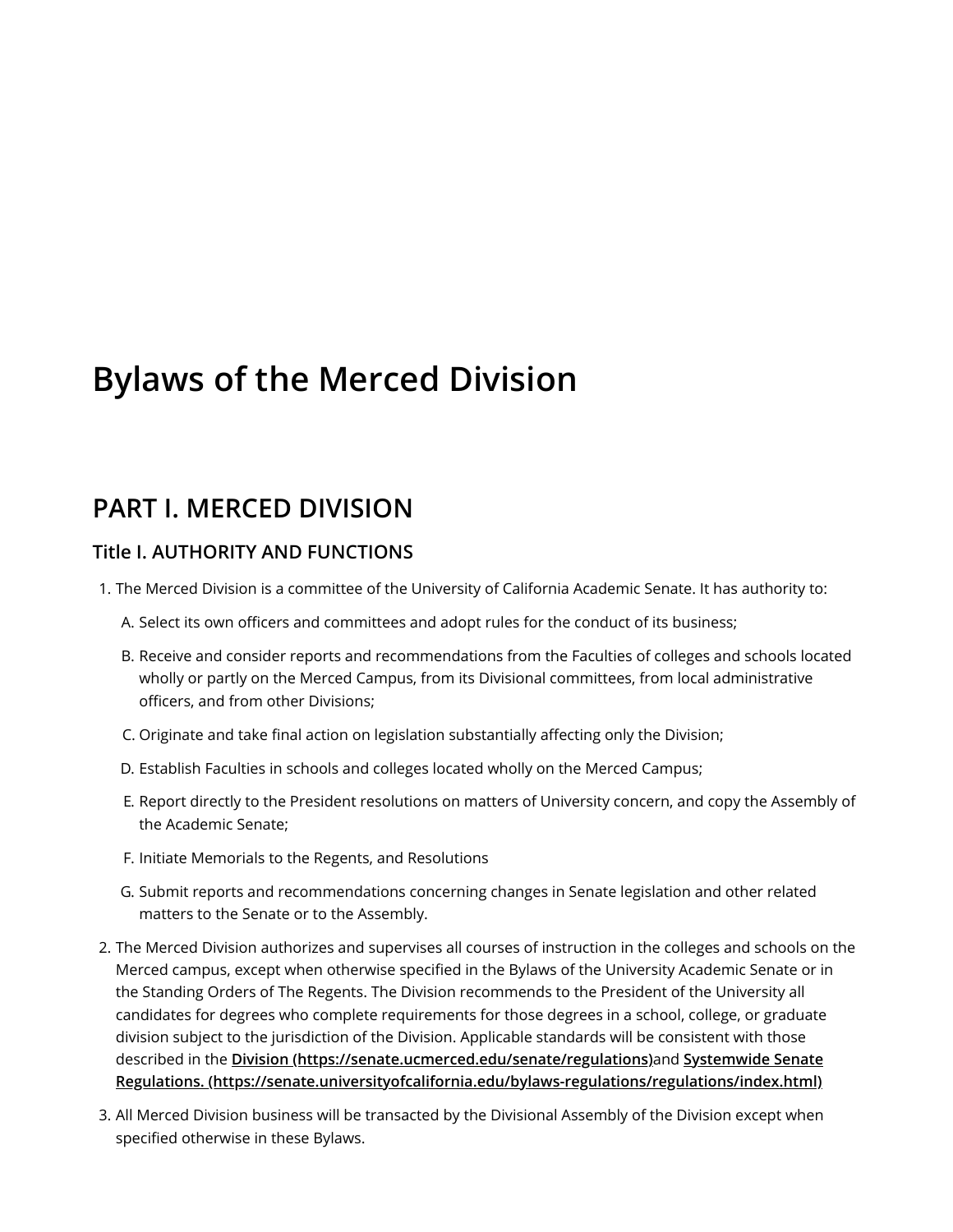4. Members and committees of the Division shall strive always to interpret all provisions of these bylaws in a manner that encourages and enables full participation in the business of the Division for all members, regardless of differences of culture and circumstance, including race, ethnicity, gender, age, religion, language, abilities, neurodiversity, sexual orientation, gender identity, socioeconomic status, geographic region and more (Am 04 May 21).

### **Title II. MEMBERSHIP**

- 1. Members of the Division are:
	- A. The President of the University;
	- B. The Chancellor, Vice Chancellors, Provosts, Deans, Directors of academic programs, the Chief Admissions Officer, Registrar, and University Librarian at Merced;
	- C. All members of the Academic Senate of the University of California whose duties lie primarily on the Merced campus;
	- D. Academic Senate members holding statewide appointments only, and not enrolled in another Division, who choose to enroll in this Division by informing the Secretary/Parliamentarian of the Division. These appointments are subject to approval by members of the Divisional Council.
- 2. Membership does not lapse because of leave of absence or transfer to emeritus status.

 3. The Committee on Rules and Elections determines whether a person meets the requirements for membership.

### **Title III. OFFICERS OF THE DIVISION**

### **1. Chair**

- A. Term: The Chair of the Division and of the Divisional Council is appointed by the Committee on Committees to serve a one-year term beginning the first day of the Fall semester. The Chair ordinarily succeeds to this office and to Chair of the Divisional Council after serving as Vice Chair of the Division and of the Council in the previous year.
- B. Duties
	- 1. Serves as Chair of both the Division and of the Divisional Council.
	- 2. Serves as an *ex officio* voting member of the Assembly of the Academic Senate and of the Academic Council, and as Chair of the Divisional Committee on Assembly Representation.
	- 3. Sits, by invitation or at their own discretion, without vote, in deliberations of any committee of the Division except the Committee on Academic Personnel when personnel cases are discussed and the Committee on Privilege and Tenure when individual grievance or discipline cases are discussed.
	- 4. Refers matters to the officers or agencies of the Division and of the Administration, as appropriate.

### **2. Vice Chair**

A. Term: The Vice Chair of the Division and of the Divisional Council is appointed by the Committee on Committees to ordinarily serve a one-year term that starts on the first day of the Fall semester.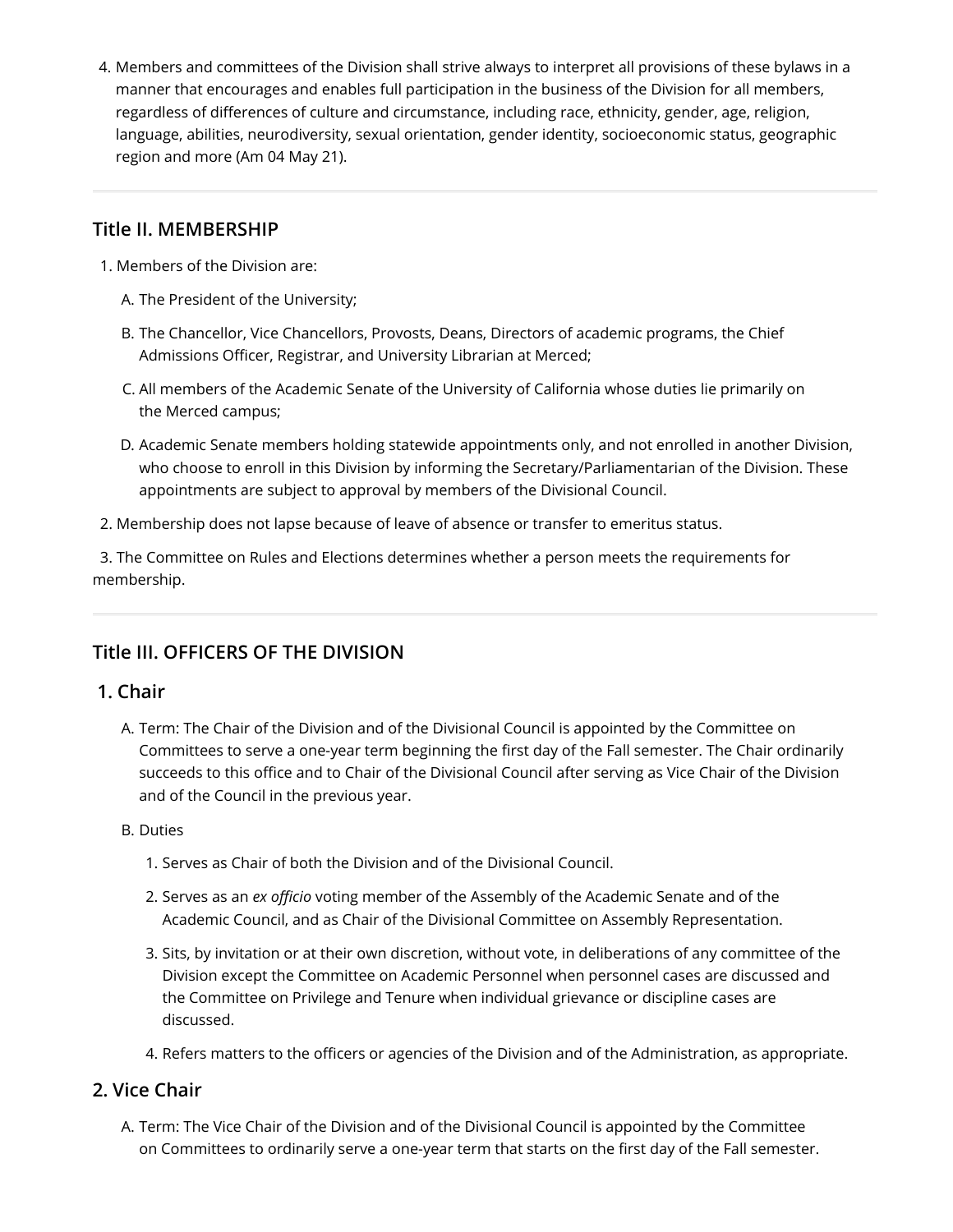#### B. Duties

- 1. Serves as Vice Chair of both the Division and of the Divisional Council.
- 2. Serves as Chair when the Chair is unable to serve.
- 3. Presides at meetings of the Divisional Assembly when the Chair is unable to attend.
- 4. Serves as Acting Chair until a replacement chair is appointed by the Committee on Committees in the event of death, resignation, or prolonged incapacity of a Chair.
- 5. Performs duties as assigned by the Chair of the Division.
- 6. Sits, by invitation or at their own discretion, without voting rights, in deliberations of any Division committee except for Committee on Committees and Committee on Academic Personnel when personnel cases are discussed, and the Committee on Privilege and Tenure when individual grievance or discipline cases are discussed.

#### **3. Secretary/Parliamentarian**

- A. Term: The Secretary/Parliamentarian is appointed by the Committee on Committees to serve a twoyear term, subject to reappointment, beginning on the first day of the Fall semester.
- B. Duties
	- 1. Prepares the Call and Minutes for each meeting of the Division in accordance with Senate Bylaws.
	- 2. Assumes the duties of Chair in the absence of both the Chair and Vice Chair.
	- 3. Performs such duties as assigned by the Chair of the Division.
	- 4. Maintains a complete file of the Senate of minutes, reports, and agendas of all Divisional committees and other Senate agencies.
	- 5. Serves as Parliamentarian for all meetings of the Division.
	- 6. Issues notices for all meetings of the Representative Assembly to all members of the Division, keeps and distributes the minutes of all such meetings to all members of the Division, and keeps a permanent file of all calls and notices of meetings of the Assembly of the Academic Senate along with any appended material.
	- 7. Sends a copy of the Bylaws of the Merced Division that relate to the work of the committee in question to each committee chair at the beginning of the academic year.
	- 8. Conducts all elections in the Merced Division that require a ballot under the supervision of the Committee on Rules and Elections.
	- 9. Maintains Merced Division archives, including all policies adopted by any Divisional committee.

### **4. Executive Office**

- A. The Executive Office of the Division is under the general supervision of the Chair. It includes such analytical, administrative, and clerical employees as are made available to the Division and its committees.
- B. Duties
	- 1. Be the depository of all records of the Division.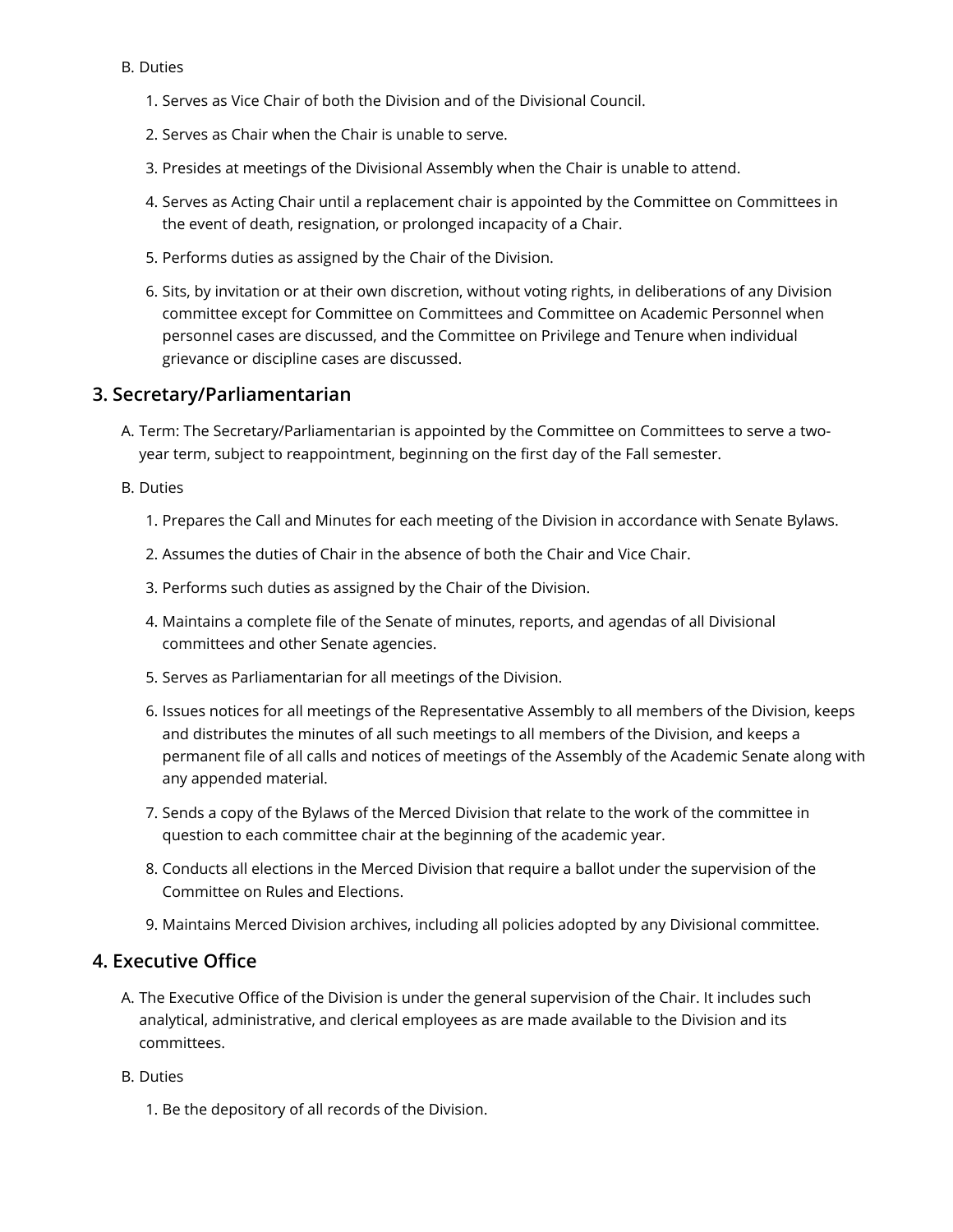- 2. Assist in the preparation and distribution of calls and minutes for meetings of the Division, reports of committees, questionnaires, and other materials required in the work of the Division and its committees.
- 3. Maintain current files of all minutes, agendas, calls, and reports of standing and special committees submitted to the Division.
- 4. Establish and maintain files showing the current membership in the Division, the Senate and Divisional committee service of each Division member, and the current membership of all standing and special committees of the Division.
- 5. Generally assist the officers of the Division in the discharge of their duties as officers.
- 6. Ensure that all existing records of the Executive Office except those concerning matters not to be reported directly to the Division and for good cause held confidential, are open for inspection by any member of the Division.

### **5. Divisional Representatives**

- A. The Merced Division will be represented in the Assembly of the Academic Senate by the Chair of the Division *ex officio* and by the number of Divisional Representatives authorized by the University Academic Senate.
- B. Before February 1 each year, the Secretary/Parliamentarian will initiate the election of the Divisional Representatives. Election of Divisional Representatives will be by ballot in accordance with Bylaw Part I. Title V. 5. If the total number of nominations received is fewer than the number of positions to be filled, plus one, the Committee on Committees will make nominations, for the number of positions to be filled, plus one (Am 7 May 20).
- C. As many Divisional Representatives as there are terms to be filled will be elected each year, and elected Representatives will serve for terms of two years. The Committee on Committees of the Merced Division will appoint Divisional Representatives as necessary to complete any unfulfilled term or terms. No member of the Senate will serve as a Divisional Representative for more than two consecutive terms, but they will become eligible to serve again after the lapse of two or more years following conclusion of their second consecutive term.
- D. First, second and third alternate Divisional Representatives to serve in the absence or disability of any regular Representative of the Assembly will be selected by the Committee on Committees immediately following the election of the regular Divisional Representatives. For this reason, it is desirable if the number of nominations in the annual election of Divisional Representatives exceeds the number of positions to be filled. Each alternate Divisional Representative will serve a two-year term (Am 7 May 20).

### **6. Removal from Office**

A. Any officer, Divisional Representative to the Assembly of the Academic Senate, committee or council chair, or member of a committee of the Merced Division may be dismissed from a committee assignment for good cause by a two-thirds vote of the Divisional Assembly on the recommendation of the Committee on Committees. Good cause includes the failure to perform the duties of the office or other actions that undermine the effectiveness of a committee or the Division. No one will be dismissed without the opportunity to lay evidence before the Committee on Committees and to answer any charges before the Divisional Assembly.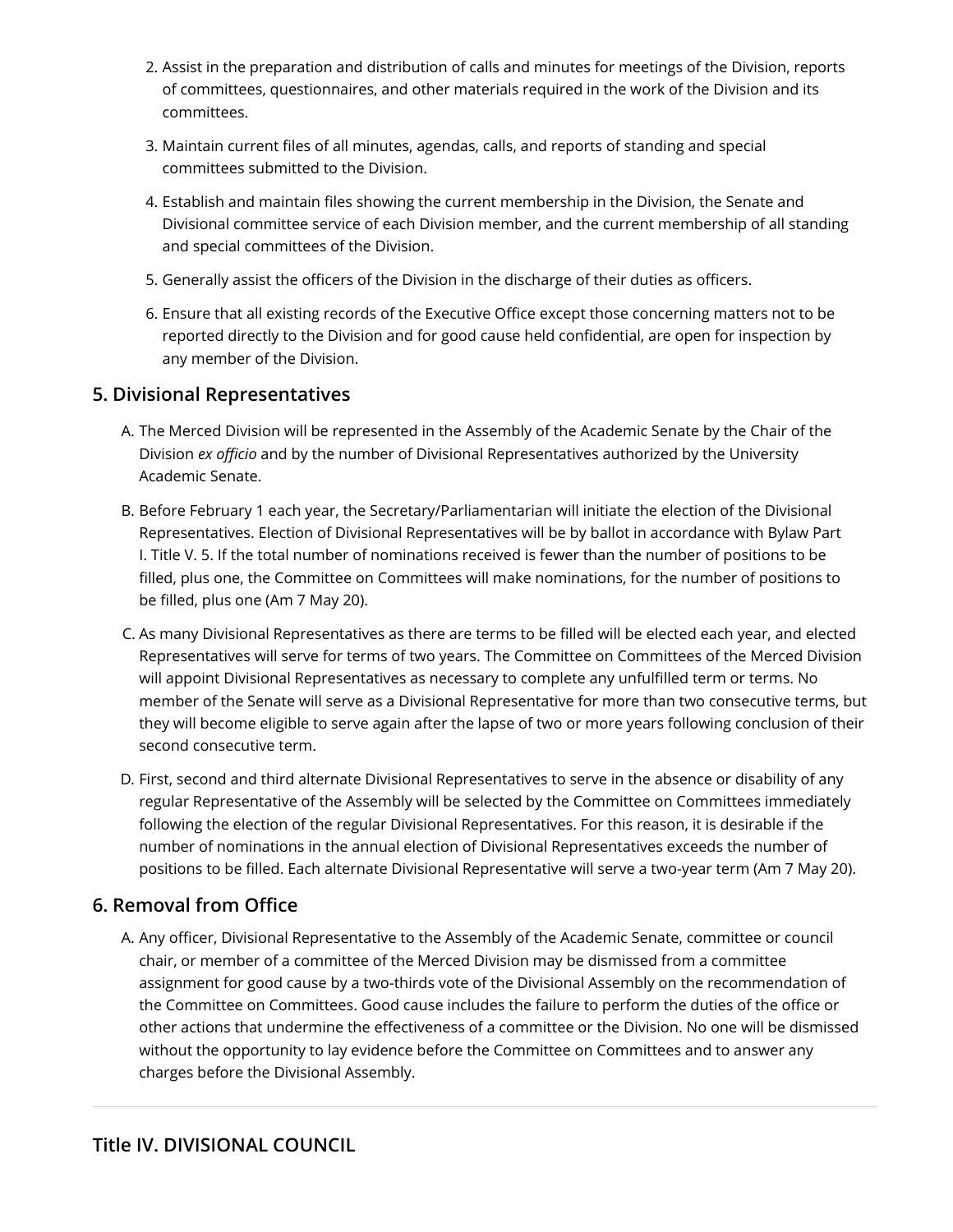### **1. Composition**

The Divisional Council will be composed of up to 21 members, including:

- A. The Chair and the Vice Chair of the Division, who are also Chair and Vice Chair of the Divisional Council, and Chairs of the following Committees:
	- 1. Academic Personnel
	- 2. Academic Planning and Resource Allocation
	- 3. Committees
	- 4. Faculty Welfare and Academic Freedom
	- 5. Equity, Diversity and Inclusion
	- 6. Graduate Council
	- 7. Research
	- 8. Undergraduate Council
	- 9. Admissions and Financial Aid
- B. At-Large members are elected by the Division. There will be one at-large member per hundred Senate members or fraction thereof, up to a maximum of nine at-large members.
- C. The Secretary/Parliamentarian of the Division serves as a non-voting member of the Divisional Council.

#### **2. Terms**

- A. The Chair and Vice Chair will serve the same terms as their tenure as Chair and Vice Chair of the Division.
- B. Committee Chairs normally will serve during the term of their tenure as Committee Chair. A Committee Chair may designate the Vice Chair of that Committee to serve in their stead on the Divisional Council with approval of the Committee on Committees for one year.
- C. At-Large members will serve two-year terms. Half of these members will be elected each year.
- D. At-Large members will be elected in the same manner and at the same time as members of the Committee on Committees. When candidates are to be elected for both one- and two-year terms, those with larger numbers of votes shall receive two-year terms.
- E. Terms begin on the first day of the Fall semester, unless otherwise designated in Divisional legislation.
- F. A partial term, where a faculty member completes a majority of the appointment, counts as a full term.
- G. Any vacancy between regular elections is filled by the Committee on Committees.

### **3. Duties**

The Divisional Council has the following responsibilities and authority:

- A. Proposes legislation to the Division as it deems necessary.
- B. Acts on behalf of the Division on matters other than legislative matters retained by the Division.
- C. Advises the Division and its officers and representatives on matters of policy.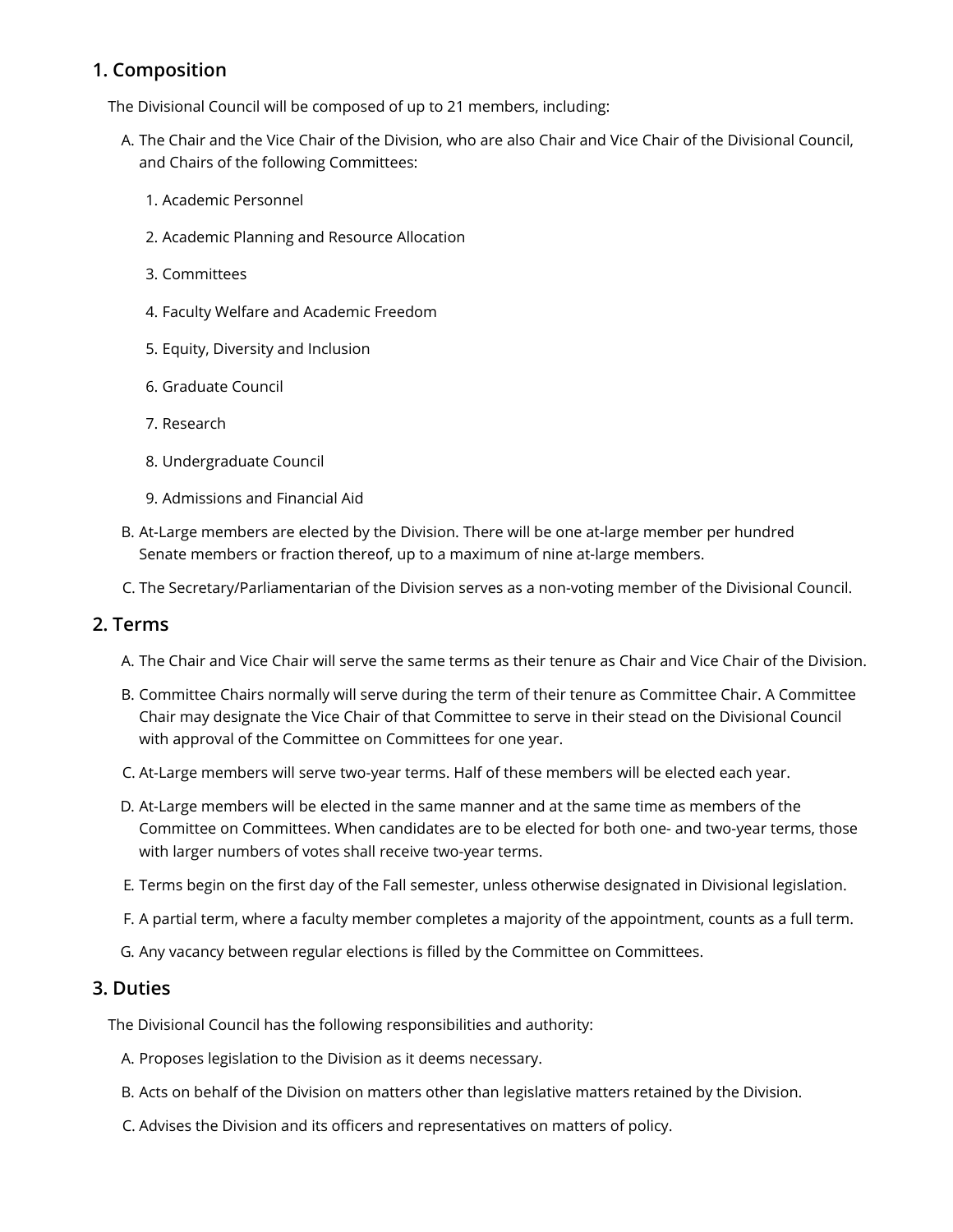- D. With the advice of the Committee on Academic Planning and Resource Allocation, the Graduate Council, and the Undergraduate Council, makes recommendations to the Chancellor on the establishment and disestablishment of academic units on the Merced campus, including colleges, schools, and departments.
- E. With the advice of the Committee on Research, makes recommendations to the Chancellor on the establishment or disestablishment of Organized Research Units, centers, institutes, bureaus, and the like.
- F. Receives and distributes to the appropriate agencies reports from Standing and Special Committees of the Division and from academic program and Organized Research Unit review committees. Forwards the formal advice of Standing Committees to the Chancellor.
- G. Coordinates activities of Divisional Standing and Special Committees.
- H. Facilitates and expedites consultations between Administration and appropriate committees of the Division; establishes special committees to study and report to the Divisional Assembly on concerns that are not within the jurisdiction of existing committees; is available for consultation with the Chancellor or Chancellor's designee concerning the establishment of Administrative task forces; communicates with appropriate Divisional committees relative to the establishment of task forces by the campus Administration.
- I. Advises the Chancellor or Chancellor's designee on the performance of principal administrative officers, such as vice chancellors, deans, and associate deans.
- J. Places routine items on a Consent Calendar to be submitted to a meeting of the Division.
- K. Informs members of the Division of its agenda and actions through regularly circulated reports, public forums, Divisional newsletter, or other channels.
- L. Orders a *ballot* <sup>1</sup> by mail, if a quorum was not achieved at a Divisional meeting on any matter, including legislation that was presented in the Notice for that meeting.
- M. With the advice of the Committee on Faculty Welfare and Academic Freedom, reports to the Division on matters of University and Faculty welfare, including administrative practices.
- N. Studies and reports conditions that may affect the academic freedom of the University or of individual faculty members.
- O. Sets the size of committees not otherwise specified in these Bylaws.
- P. Approves or denies student petitions that diverge from Divisional Regulations. This authority may be delegated to the appropriate committees of any college or school or to the Undergraduate or Graduate Councils. If the authority is delegated, each committee must submit a report to the Divisional Council at the end of the academic year summarizing the disposition of the petitions brought to it.
- Q. Acts on behalf of the Merced Division in recommending to the President of the University candidates for degrees and honors in a school, college or graduate division subject to the jurisdiction of the Merced Division. At its discretion, the Divisional Council may recommend candidates under suspension of Divisional and Senate Regulations, provided that each petition submitted by a candidate has been approved by the appropriate faculty, or the Undergraduate or Graduate Councils. Such petitions may include those for the awarding of posthumous degrees. The committee, after forwarding its recommendations to the President, maintains in the Academic Senate Office a record of its actions, including separate lists of the names of candidates recommended under suspension of the Regulations.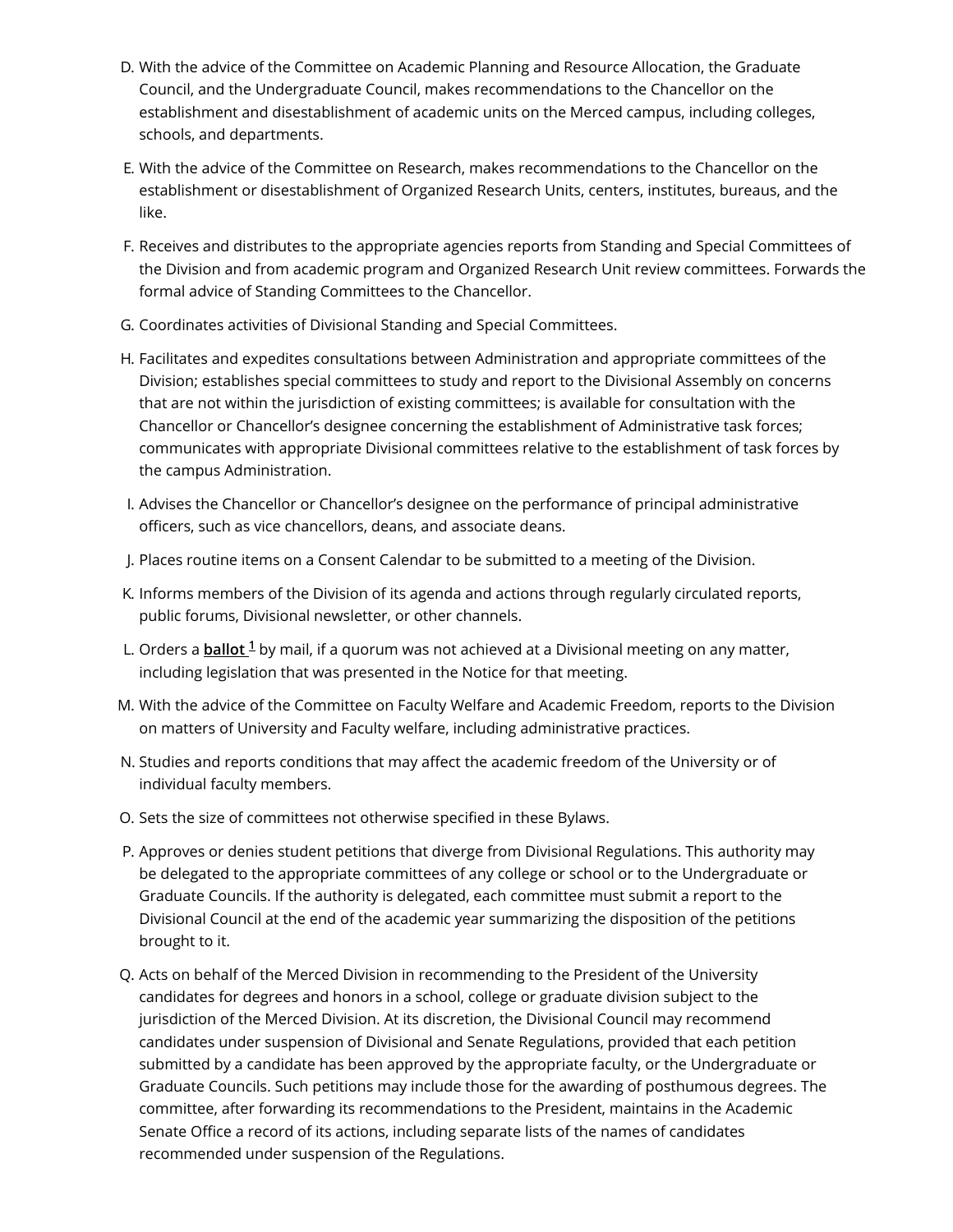### **Title V. DIVISIONAL ASSEMBLY**

### **1. Membership**

A. The Divisional Assembly will include all members of the Division as defined in Bylaw Part I. Title II.

### **2. Responsibilities and Functions**

- A. The Divisional Assembly is empowered to act on behalf of the Merced Division in the transaction of all business not specifically delegated to other committees of the Division, except as limited below. The Divisional Assembly retains the authority, by a majority vote, to review any policy statement of a Divisional committee and to call up for discussion and determination any policy question pending before a Divisional committee.
- B. Except by the consent of two-thirds of the members present, no action of the Divisional Assembly will become effective until forty-one (41) calendar days after the date of the meeting at which the action was taken.

### **3. Meetings**

- A. Regular: The Division holds two regular meetings each academic year, one in the Fall semester and the other in the Spring semester when the Divisional Council presents its State of the Campus message.
	- 1. The Chair and Secretary/Parliamentarian schedule regular meetings.
	- 2. The call to a Regular Meeting must be sent to all members of the Division at least fourteen (14) calendar days prior to the meeting.

#### B. Special

- 1. A Special Meeting of the Division may be called by the Chair. Upon written request of seven (7) voting members, a Special Meeting must be called by the Chair or, in the event of absence or disability, by the Vice Chair.
- 2. The call to a Special Meeting must be sent to all members of the Division at least five (5) calendar days prior to the meeting.

#### C. Emergency

- 1. An Emergency Meeting may be called by the Chair or, in the event of absence or disability, by the Vice Chair, with the concurrence of a majority of the Divisional Council.
- 2. The call to an Emergency Meeting must be sent to all members of the Division at least 48 hours prior to the meeting.
- 3. The order of business shall be that for a Special Meeting. Legislation cannot be enacted nor modified at an Emergency Meeting.

### **4. Quorum**

A. Fifty (50) voting members of the Division are required for a quorum.

### **5. Division Elections**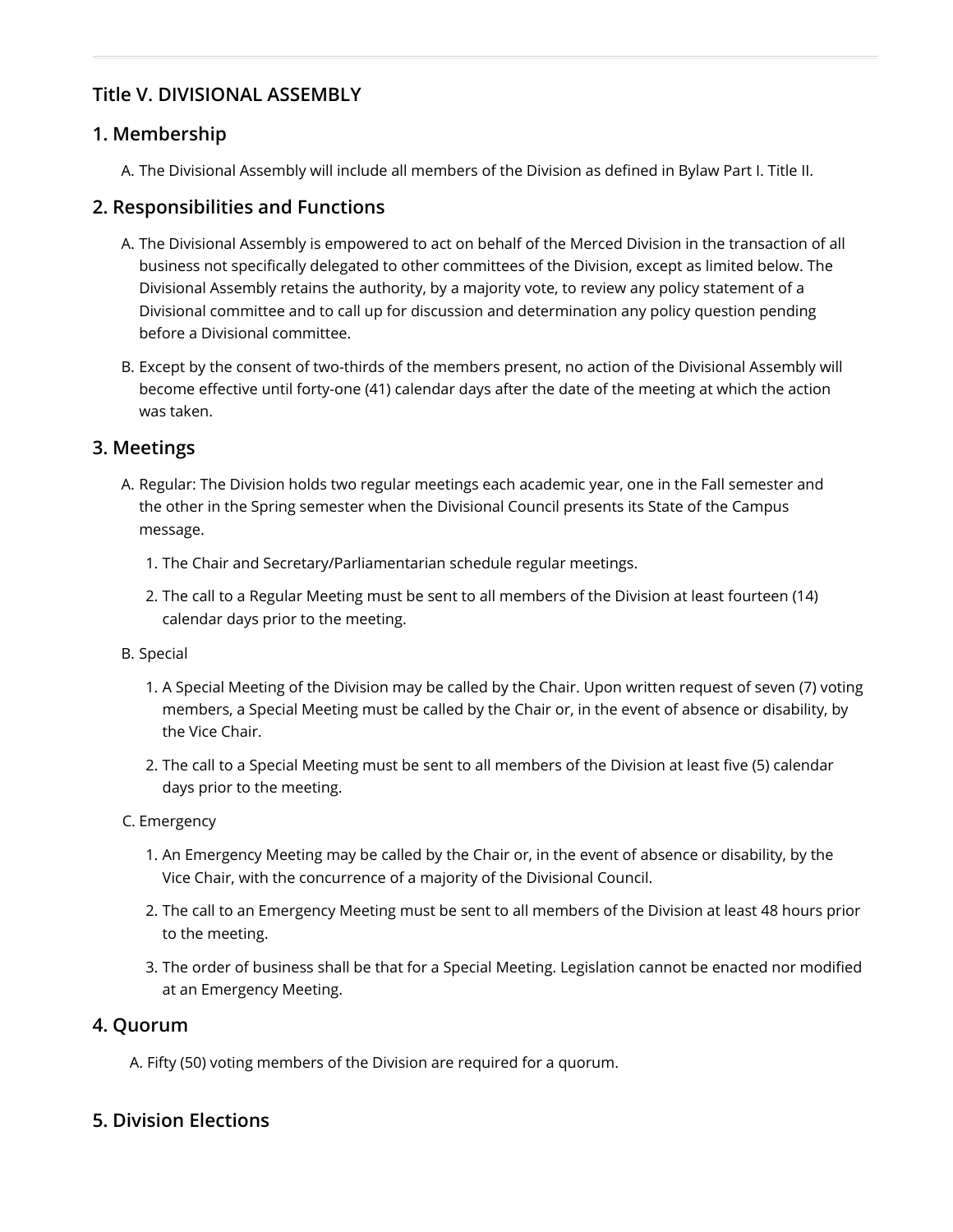A. Notice of Election. The Secretary must send each voting member of the Division a Notice of the Election no fewer than 21 calendar days prior to the election.

- B. Nominating Petitions
	- 1. Nominating Petitions must be filed with the Secretary within fourteen (14) calendar days after the Notice of Election is sent.
	- 2. Nominating Petitions must be signed by three (3) Senate faculty members of the Division, must state the school affiliation of the nominee and nominators, and must include a brief biographical statement.
	- 3. The nominee must certify willingness to serve if elected.

#### C. Ballots

- 1. At least seven (7) calendar days before the Election, the Secretary/Parliamentarian must provide to each voter, either by mail or electronically, a list of all nominees, stating their nominators and school affiliation.
- 2. The list of nominees must be accompanied by a ballot listing the nominees alphabetically. In the case of mail ballots, each voter must receive a plain envelope in which to enclose the marked ballot, and an additional envelope addressed to the Secretary/Parliamentarian to be used for return of the sealed ballot. The envelope addressed to the Secretary/Parliamentarian must have a space for the signature of the voter. For electronic voting, the Secretary/Parliamentarian must use a system that verifies each voter's identity and maintains security. Each voter must be provided access to this system at least seven (7) calendar days before the Election.
- 3. The voter must be notified that:
	- A. Ballots must be returned to the Secretary/Parliamentarian before or on the day of election;

 B. A ballot is invalid if more names are marked than there are vacancies to be filled, or if a mail ballot, it lacks the voter's signature on the return envelope;

 C. A voter with a spoiled ballot may tear it in half and request that the Secretary/Parliamentarian exchange it for a new ballot.

#### D. Voting:

- 1. Candidates receiving votes on at least 35% of the valid returned ballots will be declared elected.
- 2. If more candidates receive votes on at least 35% of the valid ballots cast than there are vacancies to be filled, those having the highest percentage will be declared elected.
- 3. If fewer candidates receive votes on at least 35% of the valid ballots cast than there are vacancies, a second mail ballot must be taken. It must list the nominees not elected but receiving the highest percentage on the first ballot, but not to exceed twice the number of remaining vacancies.
- 4. Those receiving the highest percentage on the second ballot are to be declared elected for such vacancies as exist. A tie for the last vacancy is broken by lot.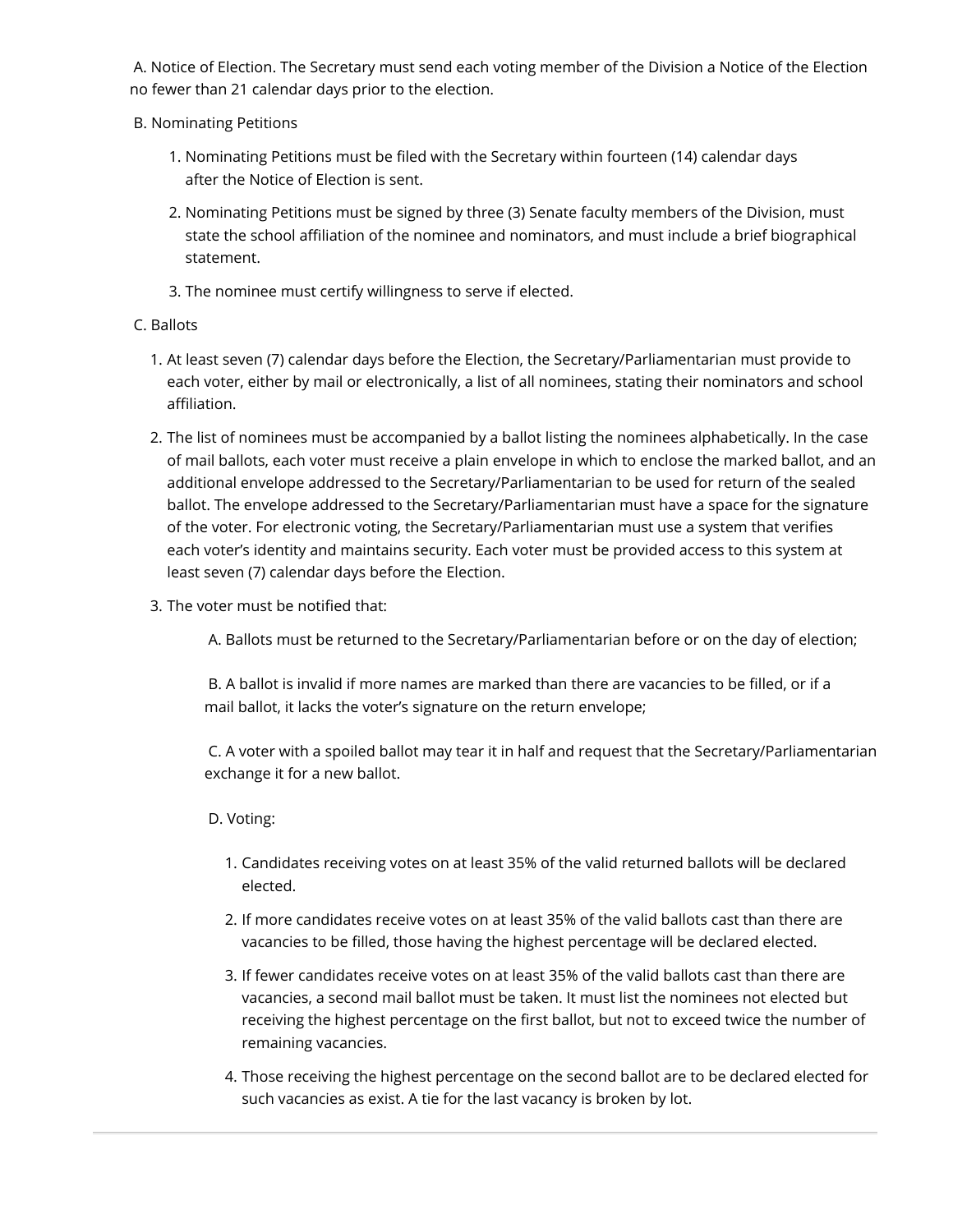# **PART II. COMMITTEES**

### **Title I. APPOINTMENT AND TERM**

### **1. Appointment**

- A. The Committee on Committees appoints the Chair, Vice Chair, and Secretary/Parliamentarian of the Division. The appointments shall be reported for confirmation by the Division at the regular Spring meeting of the Division. Unless objection is made and an election called for by a majority vote of those present, the appointments shall stand.
- B. Unless these Bylaws specify otherwise, the Committee on Committees appoints all committees and councils of the Division and designates their Chairs and Vice Chairs, members of special committees as the Division may direct, nominees for appointment to administrative committees when called upon by the Chancellor, and members of the Merced Division to serve on the standing committees of the University Academic Senate. All appointments by the Committee on Committees will be reported to the Divisional Council and to the Division.
- C. No member of the Division holding an administrative title of Chancellor, Vice Chancellor, Provost, Vice Provost, Dean, Associate Dean, Director of Organized Research Units, or titles with equivalent levels of administrative responsibility, may serve as a member of a Divisional committee or council (with the exception of membership in the Divisional Assembly), or as a Senate representative of the Merced Division to any taskforce, committee, or agency (except in a non-voting, *ex officio* capacity as provided in these Bylaws). Chairs of academic departments or programs, or persons with titles with equivalent levels of administrative responsibility, may serve on Divisional committees or councils, or as a representative of the Merced Division, with the exception of membership on the Committee on Academic Personnel, Reserve Committee on Academic Personnel, and the Committee on Privilege and Tenure. (Am 1 June 15)

### **2. Term**

- A. Committees are appointed annually to serve for a term of one year, beginning with the first day of the Fall semester, unless otherwise specified. To assist committees with continuity of expertise, reappointment of some members for a second year will be given strong consideration by the Committee on Committees.
- <span id="page-8-0"></span>B. The Vice Chair of each committee will normally succeed to the position of Chair in the following year. The Committee on Committees will normally appoint a new Vice Chair for each committee each year.

### **Title II. GENERAL FUNCTIONS AND RESPONSIBILITIES; COMPOSITION**

### **1. Classification of Committees (Am 12 Dec 08, Am 04 May 21)**

Standing Committees of the Merced Division of the Academic Senate form two categories:

- A. Committees on Faculty and Senate Affairs, without student members;
- B. Committees on Research and Educational Affairs, with student members.

### **2. General Functions and Responsibilities (Am 12 Dec 08)**

A. Committees may conduct studies and make recommendations as they deem appropriate, consistent with their charge.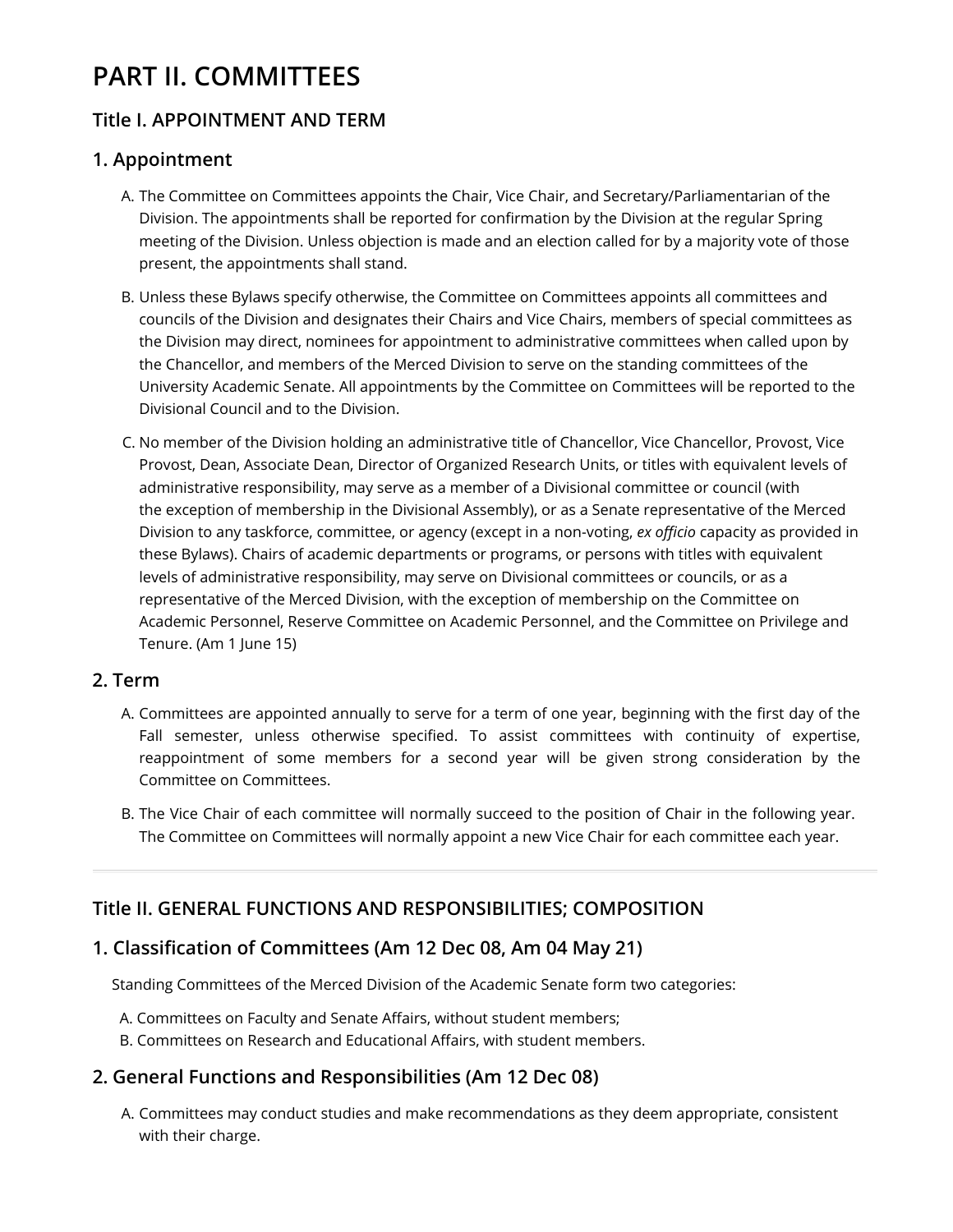- B. Members of the Division have the right to be heard by appropriate Divisional Committees.
- C. Each Committee is responsible to the Division and is obligated to report its actions to the Division, but it also has the right to report concurrently to the Assembly of the Academic Senate.
- D. Committees may make recommendations and render service to the President, the Chancellor, other administrative officers, and individual members of the Division, reporting their recommendations to the Division when such reporting is consistent with the original charge to the committee and is in the best interest of the University.
- E. Committees may adopt rules for the conduct of their business consistent with the Bylaws and Regulations of the Division.
- F. Standing Committees or Councils may appoint (sub) committees from within their membership and may delegate any part of their responsibility to such (sub) committees. The Chair, in consultation with the membership, may appoint any number of individuals or ad hoc committees in response to Senate needs. In so doing, the Chair may consult with the Committee on Committees. However, any Senate member may appeal a decision of such a committee to the Committee that created it.

#### **3. Composition of Committees**

- A. Committees on Faculty and Senate Affairs
	- 1. Membership: These Committees will be composed solely of Senate **[members](#page-24-1) 2**
		- A. Assembly Representation
		- B. Academic Personnel
		- C. Committees
		- D. Privilege and Tenure
		- E. Faculty Welfare and Academic Freedom
		- F. Equity, Diversity and Inclusion
		- G. Divisional Council
		- H. Rules and Elections
- B. Committees on Research and Educational Affairs (Am 07 May 20, Am 04 May 21)
	- 1. Membership: These Committees will be composed of Senate members appointed by the Committee on Committees, unless otherwise provided for in these Bylaws, and should include student members:
		- A. Academic Planning and Resource Allocation
		- B. Admissions and Financial Aid
		- C. Graduate Council
		- D. Library and Scholarly Communication
		- E. Research
		- F. Undergraduate Council
	- 2. Student Selection, Appointment, and Participation (Am 21 Mar 07)
		- A. Student members will be eligible to serve on all standing sub-committees of those Committees listed in Bylaw Part II. Title IV.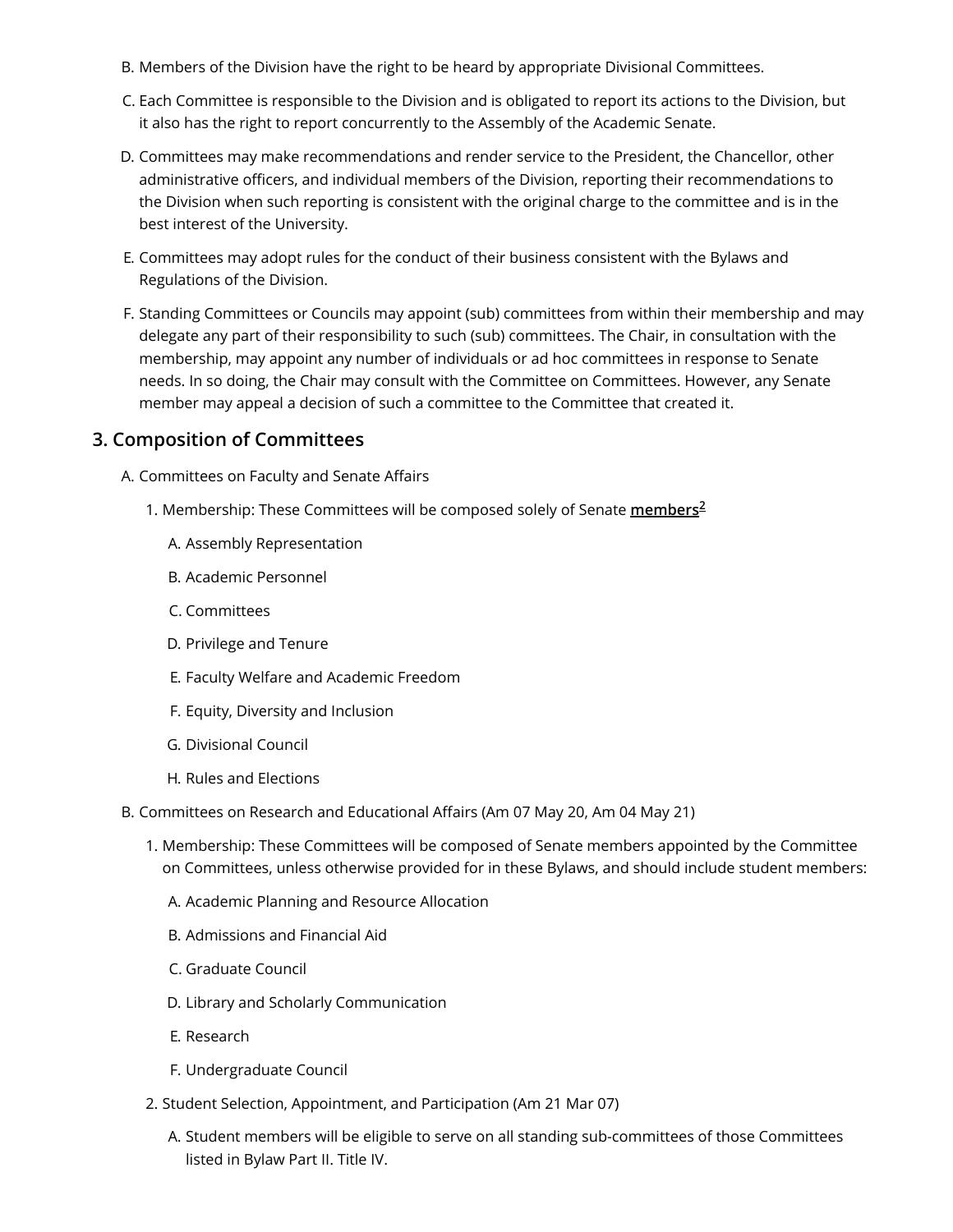- B. Student representatives are nominated for one-year terms by their undergraduate and graduate student associations to sit with Academic Senate committees. Their seating is subject to ratification by the Committee on Committees, which, by right, may also withdraw the privilege from student representatives who violate the rules of conduct, or, in flagrant instances, debar any student representatives from the committee in question for a specific period of time. The ongoing function of Merced Divisional Committees will not be impeded by an absence of approved student nominees.
- C. Student representatives have the privilege of the floor at committee meetings. They may ask for their positions to be recorded in the minutes (if any), but will not vote or enjoy the other rights reserved for voting members.
- D. Student representatives will not be present during discussions of confidential matters, nor have access to documents pertinent to such discussions. Normally, confidential matters are defined as those pertaining to any individual member of the academic community, but when warranted, a committee Chair may declare any other matter confidential.
- E. Student representatives may report to their constituencies on committee transactions, but, both as a courtesy and to confirm the accuracy in reporting are encouraged to show a copy of any report to the Chair of the committee in question prior to its dissemination.
- F. Student representatives on committees have the right to participate in committee deliberations but do not have voting privileges. On all formal votes in such committees, the student opinions will be recorded and reported separately.

### **4. Correspondence with Standing Committees of the Academic Senate (see Senate Bylaw 325)**

- A. Academic Personnel, Committee on Committees, Library and Scholarly Communication, and Privilege and Tenure correspond to the Assembly committees of the same names.
- B. Faculty Welfare and Academic Freedom corresponds to the Assembly committee on Academic Freedom and the committee on Faculty Welfare.
- C. Equity, Diversity and Inclusion corresponds to the Assembly committee on Affirmative Action, Diversity, and Equity.
- D. Rules and Elections corresponds to the Assembly committee on Rules and Jurisdiction.
- E. Academic Planning and Resource Allocation corresponds to the Assembly committee on Planning and Budget.
- F. Admissions and Financial Aid corresponds to the Assembly Board of Admissions and Relations with Schools
- G. Undergraduate Council corresponds to the Assembly committees on Educational Policy, International Education, and Preparatory Education.
- H. Graduate Council corresponds to the Assembly Coordinating Committee on Graduate Affairs.
- I. Research corresponds to the Assembly Committee on Research Policy.
- J. Library and Scholarly Communication corresponds to the Assembly Committee on Library and Scholarly Communication.
- K. Divisional Council corresponds to all other Standing Committees of the Assembly.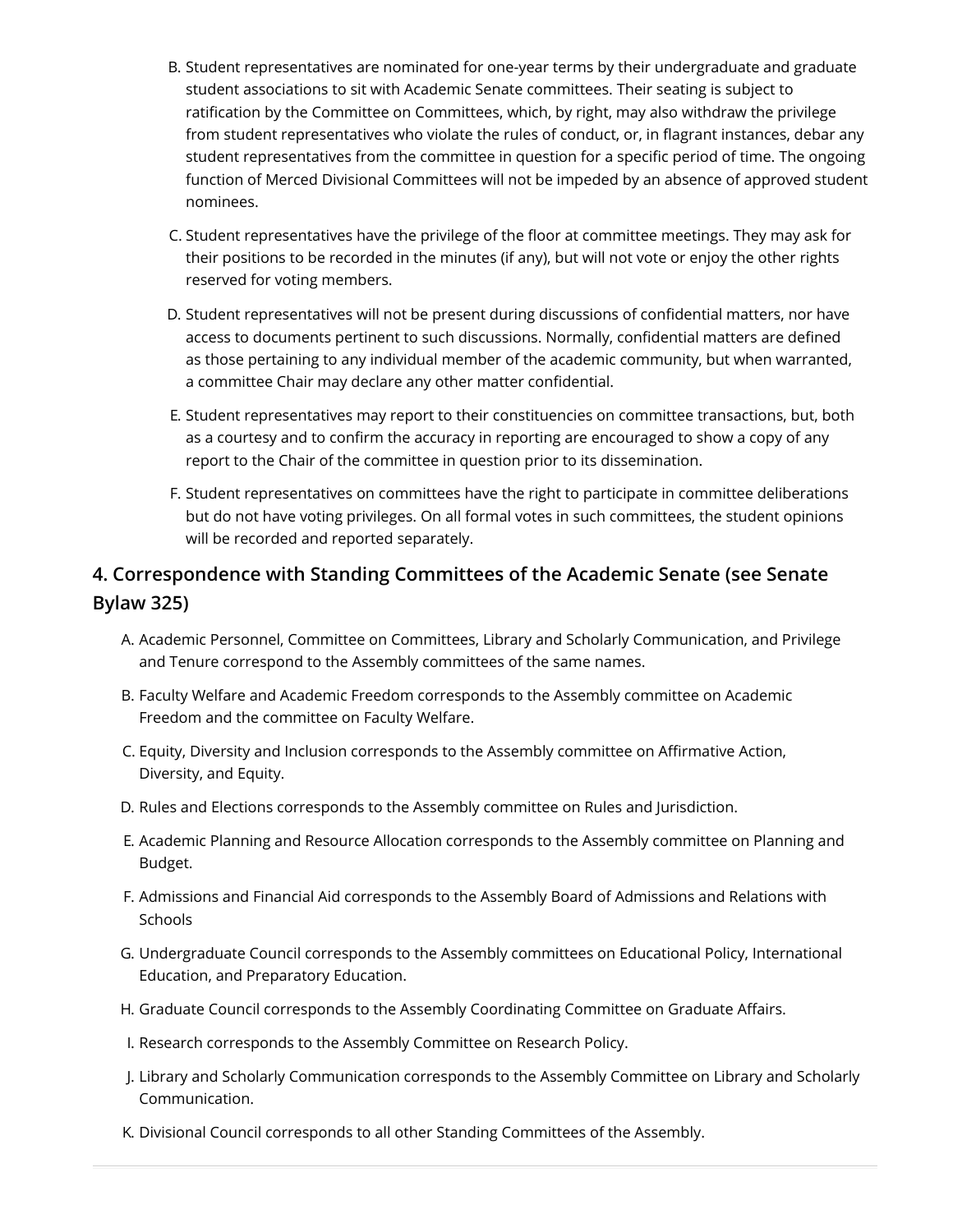### **Title III. STANDING COMMITTEES ON FACULTY AND SENATE AFFAIRS: THEIR POWERS AND DUTIES**

### **1. Assembly Representation**

- A. Membership
	- 1. Chair of the Division, who serves as its Chair;
	- 2. Other members of the Division who are *ex officio* voting members of the Assembly of the Academic Senate; (Am 04 May 06)
	- 3. Appointed Divisional Representatives to the Assembly (as prescribed in **Senate Bylaw 105.A.4 [\(https://senate.universityofcalifornia.edu/bylaws-regulations/bylaws/blpart2.html#bl105\)](https://senate.universityofcalifornia.edu/bylaws-regulations/bylaws/blpart2.html#bl105)**) appointed for two-year terms, at least half of whom will be elected members of the Divisional Council; and
	- 4. Three alternate Divisional Representatives, designated by the Division Chair to serve in the absence of a regular Representative (**Legislative Ruling 4.71 [\(https://senate.universityofcalifornia.edu/bylaws-regulations/appendix2.html\)](https://senate.universityofcalifornia.edu/bylaws-regulations/appendix2.html)**).

### **2. Academic Personnel**

- A. Membership: This Committee has seven or more members who may be members of other Divisions of the Senate. Members will be full professors. (Am 18 December 2017)
- B. Term: Subject to reappointment, members will ordinarily serve a three-year term beginning the first day of the Fall semester.
- C. Duties
	- 1. Represents the Division in all matters and policies relating to appointments, promotions, and academic personnel matters.
	- 2. Makes recommendations to the Chancellor or designee on appointments, promotions, salaries, and other matters related to faculty quality.

Makes an annual report to the Division stating the extent to which its recommendations have been accepted by the University administration. This report shall be sufficiently detailed to inform the Division of the effectiveness of the committee as a liaison between the Division and the administration.

### **3. Reserve Committee on Academic Personnel**

 A. Membership: The Reserve Committee on Academic Personnel consists of six members who are members of the Division.

 B. Term: Subject to reappointment, members will ordinarily serve a three-year term beginning the first day of the Fall semester.

#### C. Duties

Reviews personnel files of current CAP members, or those who termed off the committee in the preceding academic year, and appeals by faculty members. The membership will be appointed by the Committee on Committees. If Reserve CAP cannot field enough members with sufficient expertise, and without conflicts of interest, to address a particular case, it may add members from other campuses or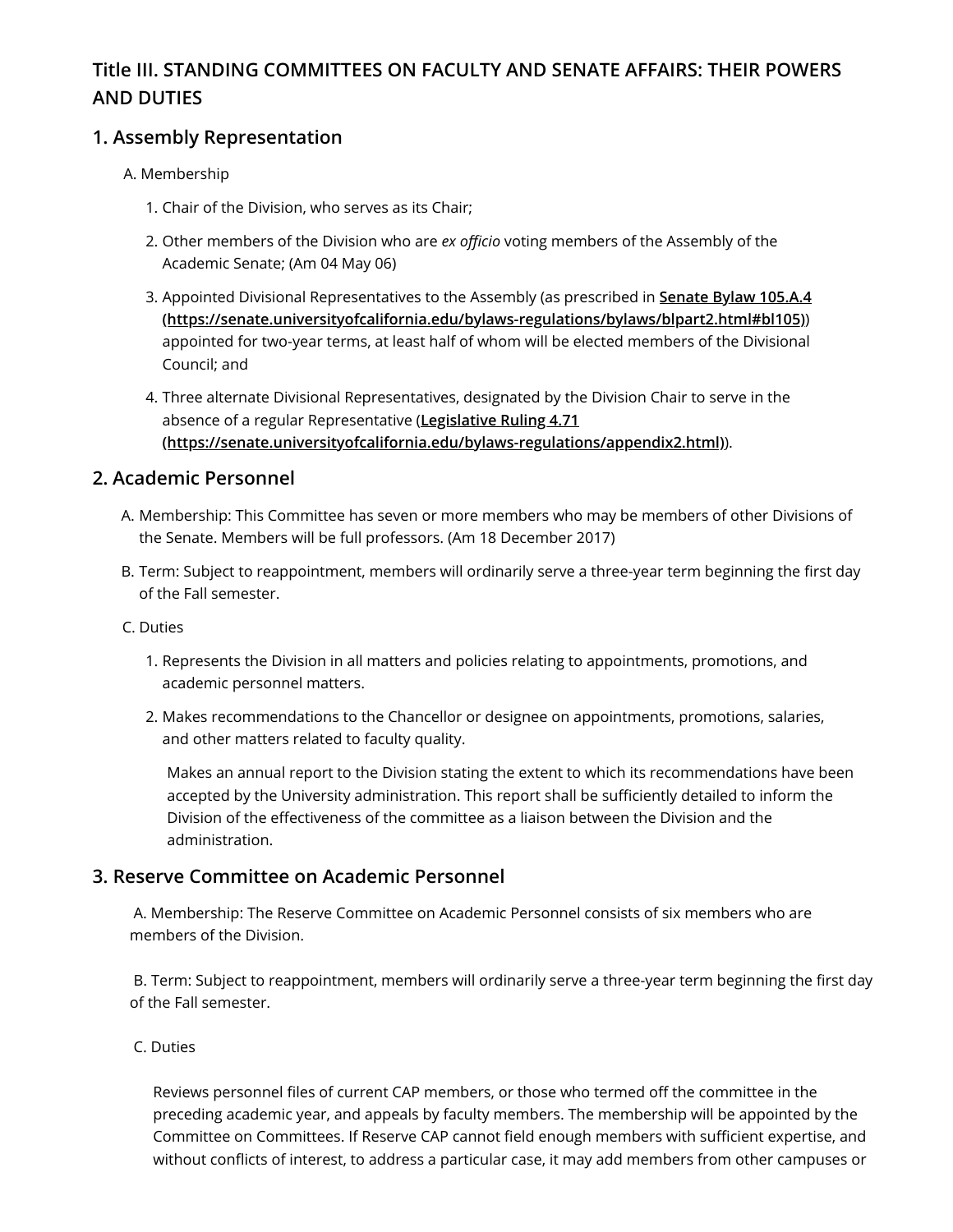may convene an ad hoc. The committee will make an annual report to the Division. (En 18 December 2017)

### **4. Committee on Committees**

- A. Membership, Election and term of office
	- 1. This Committee will consist of eight elected members of the Merced Division.
	- 2. Members are elected each year to serve for two years beginning the first day of the Fall semester.
	- 3. No member may be elected for more than two consecutive terms.
	- 4. The Committee is elected by mail ballot conducted in accordance with Senate Bylaws.
	- 5. If, because of vacancies or other circumstances, the number of members that needs to be elected each year gets out of balance (e.g., 5 members due to be elected one year, 3 the next), the Committee may reduce one member's term by one year.

#### B. Powers and Responsibilities

- 1. The Committee will select its own chair and vice chair, and make its own rules of procedure that are not inconsistent with the Bylaws of the Senate and the Merced Division. The retiring Committee on Committees will delegate one of its holdover members to call the new Committee on Committees together for the first meeting.
- 2. The Committee will make appointments to fill vacancies in standing or special committees, or to replace officers of the Merced Division, because of resignation, prolonged illness or disability, or dismissal for cause. In making replacement selections, the Committee will consult in confidence with other committees, appointing bodies, and the Divisional Council. A person appointed to fill a vacancy will take office at once and serve for the full remaining term. The Committee will report such replacement appointments to the Division.
- 3. When a vacancy in its own membership occurs, the Committee may appoint a member of the Division to serve the unexpired part of the term. In filling a vacancy, the Committee is instructed to give consideration to nominees not elected but receiving the highest vote in the immediately preceding election.
- 4. The Committee will call for nominees and volunteers from the Faculty to fill positions on committees it appoints, but is not obligated to accept any such nominees and volunteers. No one will be appointed without their consent.
- 5. The Committee will solicit and ratify nominations of student members to Committees on Educational Affairs from the appropriate undergraduate and/or graduate student government organizations.
- 6. The Committee will try to avoid appointing Senate faculty to more than one standing Senate Committee. The particularly sensitive functions of CAP, RCAP, and P&T require that especially careful consideration be given to avoid potential or perceived conflicts of interest between service on those committees in conjunction with CoC service.
- 7. The committee will consult with the Equity, Diversity and Inclusion Committee to address matters related to Equity, Diversity and Inclusion.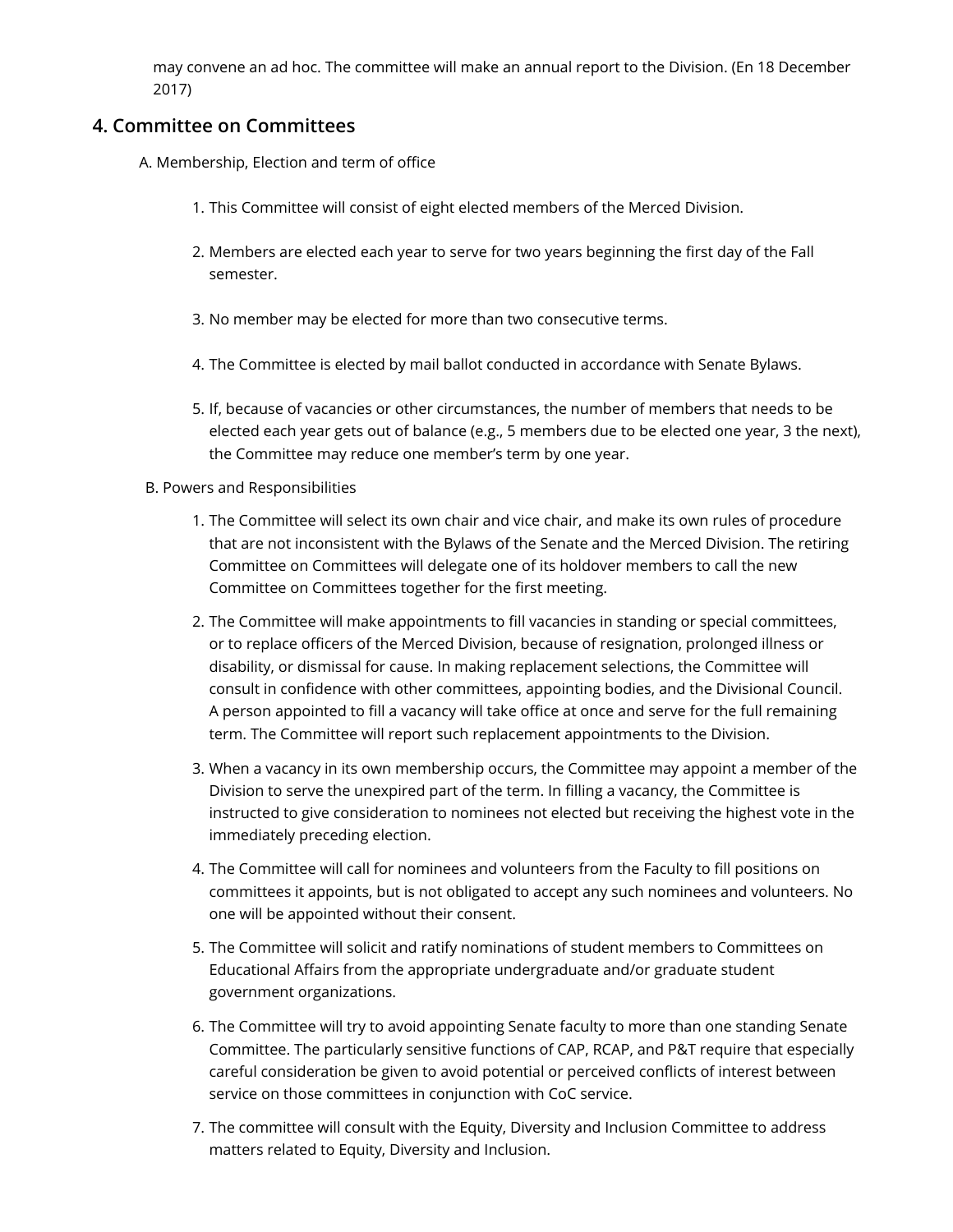- 8. The Committee will consult in confidence with other committees and with the Divisional Council when making appointments, taking into consideration whether new committee assignments will be overly burdensome for any given faculty member.
- 9. The Committee will send a letter of appointment to every appointee specifying the term of the appointment, the charge, and the duties of the appointee's committee.

### **5. Privilege and Tenure**

A. Membership: This Committee has at least five members. One of these members should be from another Division.

#### B. Duties

- 1. Takes cognizance of all matters affecting the privilege or tenure of officers of instruction of the Division.
- 2. The principles and procedures governing its conduct are set forth in Senate Bylaws **334**, [\(https://senate.universityofcalifornia.edu/bylaws-regulations/bylaws/blpart3.html#bl334](https://senate.universityofcalifornia.edu/bylaws-regulations/bylaws/blpart3.html#bl334)[\)](http://senate.universityofcalifornia.edu/bylaws-regulations/bylaws/blpart3.html#bl335)**335**, (http://senate.universityofcalifornia.edu/bylaws-regulations/bylaws/blpart3.html#bl335)**336**, [\(http://senate.universityofcalifornia.edu/bylaws-regulations/bylaws/blpart3.html#bl336\)and](http://senate.universityofcalifornia.edu/bylaws-regulations/bylaws/blpart3.html#bl336)**337**. (http://senate.universityofcalifornia.edu/bylaws-regulations/bylaws/blpart3.html#bl337)
- 3. Advises the Chancellor or Chancellor's designee, the Divisional Council, and Senate members on general policies involving academic privileges and tenure.
- 4. Maintains statistical records of grievance, disciplinary and early termination cases at the Merced Division.
- 5. At the conclusion of any grievance, disciplinary, or early termination case, the Committee will promptly report its findings of fact, conclusions, recommendation, and record of the proceedings to the Chancellor, the Chair of Divisional Council, the Chair of the Divisional Committee on Privilege and Tenure, and the Chair of the University Committee on Privilege and Tenure. The findings, conclusions, recommendations, and record of the proceedings shall be confidential to the extent allowed by law and UC policy.

### **6. Faculty Welfare and Academic Freedom**

### A. Membership

This Committee is composed of at least four members of the Merced Division, with at least one faculty member per School. The Vice Provost for Academic Personnel serves *ex officio*. At least one of the members should be senior faculty. Efforts should be made to recruit a retiree or emeritus/a faculty.

#### B. Duties

- 1. The Committee Chair or a designee (preferably a committee member) serves as the Division Representative to the Systemwide Committee on Faculty Welfare.
- 2. One committee member serves as the Division Representative to the Systemwide University Committee on Academic Freedom.
- 3. Reviews and discusses, in a timely fashion, matters concerned with the welfare of the Faculty, including, but not limited to, salaries, benefits, insurance, retirement, housing, childcare, intra- group relationships, and conditions of employment.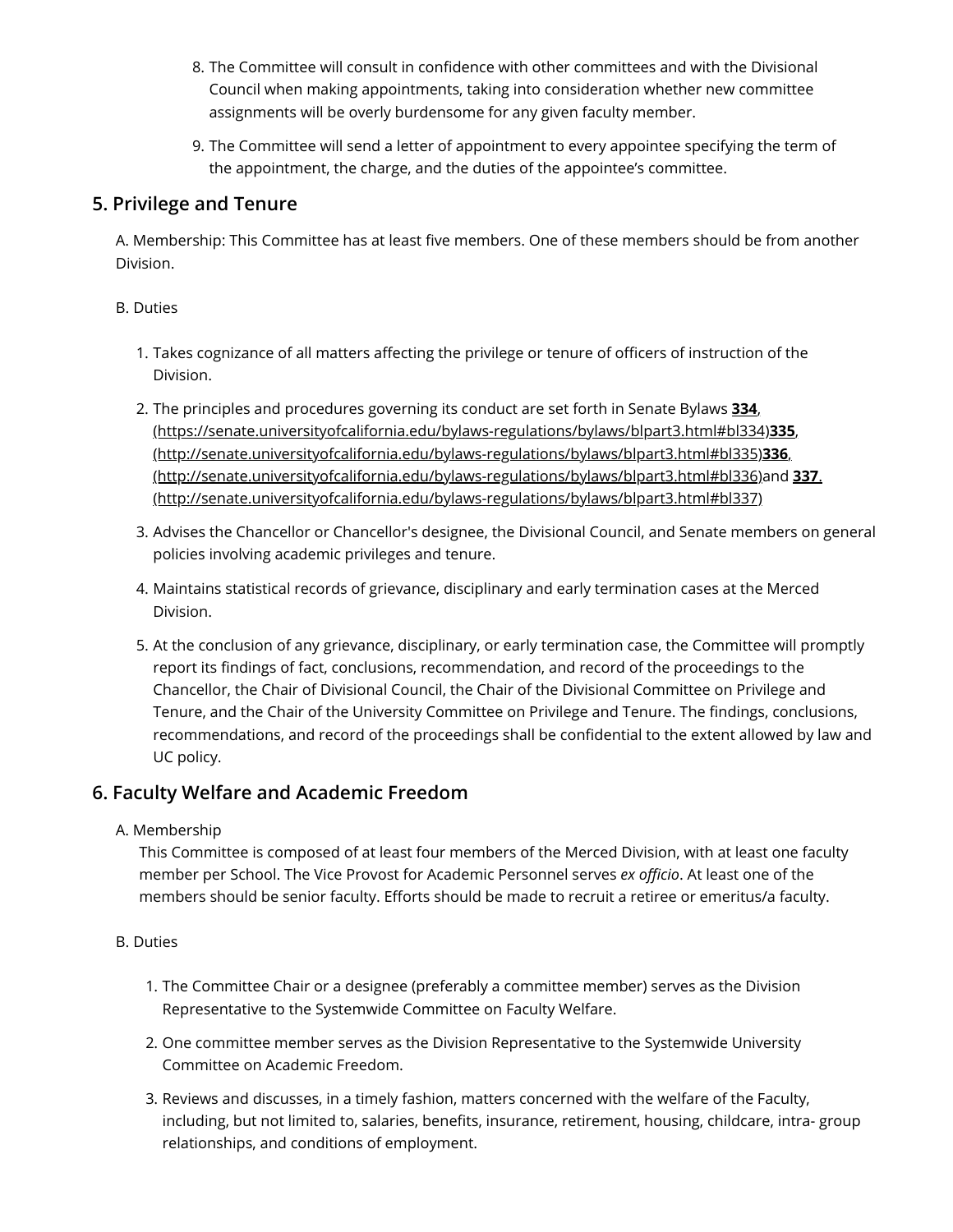- 4. Advises the Faculty on proposed changes or improvements concerned with the welfare of the Faculty.
- 5. Initiates studies and reports on faculty welfare and potential violations of ethics and/or academic conduct.
- 6. Reviews and makes recommendations with respect to any University-related issues that may affect the academic freedom of the University Community. It is understood that academic freedom includes, but is not necessarily limited to, free inquiry and exchange of ideas, the rights to present material relevant to a course of instruction, to publish or disseminate controversial material or information and to perform research in academic areas. It is understood that academic freedom is to be conjoined with academic responsibility in accordance with APM 010. [\(https://www.ucop.edu/academic-personnel-programs/\\_files/apm/apm-010.pdf\)](https://www.ucop.edu/academic-personnel-programs/_files/apm/apm-010.pdf)
- 7. As needed reviews, evaluates and proposes revisions to institutional policies and procedures as they relate to faculty welfare and academic freedom.

### **7. Equity, Diversity and Inclusion**

#### A. Membership

This Committee is composed of at least four members of the Merced Division, preferably at least one faculty member from each School. The Vice Provost for Academic Personnel and the Chief Diversity Officer serve *ex-officio*. (Am 12 May 2017, Am 04 May 21)

#### B. Duties

- 1. The Committee Chair or designee serves as the Division Representative to the Systemwide University Committee on Affirmative Action**,** Diversity, and Equity.
- 2. Initiates studies and reports on campus diversity, equity, and inclusion.
- 3. Acts for the Division in all matters of equity, diversity, and inclusion in general, and in reference to underrepresented faculty populations in particular.
- 4. As needed, reviews, evaluates and proposes revisions to institutional policies and procedures as they relate to equity, diversity, and inclusion.
- 5. Reports to the Division on recruitment, promotion, and retention of faculty from underrepresented groups. The Committee provides advice to the Academic Senate on issues relating to diversity and equal opportunity in the University community.
- 6. Reviews information on diversity, equity, and inclusion provided by campus and systemwide administration, and advises the Division and the administration accordingly.

### **8. Rules and Elections**

#### A. Membership

This Committee consists of at least three faculty members of the Division, preferably at least one from each School. The Secretary/Parliamentarian of the Division will serve as Chair of this Committee.

- B. Duties
	- 1. Prepares, and reports for action by the Divisional Assembly, such changes and additions to the Bylaws and Regulations as it may deem advisable; submits to any Faculty of the Merced Division such changes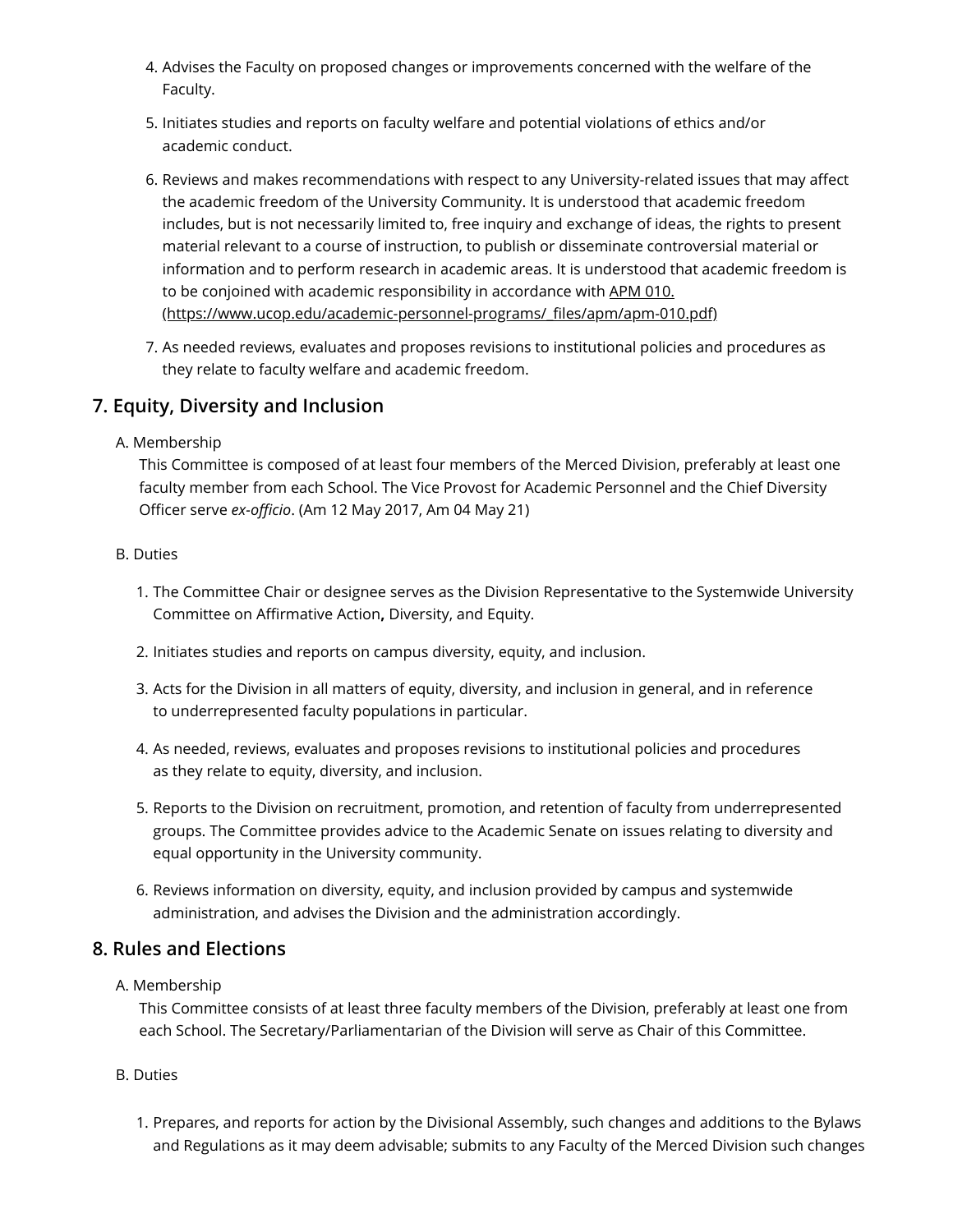and additions to their Bylaws and Regulations as it may deem advisable. The Committee is authorized to make editorial and conforming non-substantive changes in Bylaws and Regulations with regard to numbering, headings, cross-references, organizational titles, details of style, and similar items. It will report such changes to the organization directly concerned.

- 2. Reviews all changes in Bylaws and Regulations, submitted to the Divisional Assembly or to a Faculty of the Merced Division by other committees or by individuals, to verify and ensure conformity of such proposed legislation with the format and content of the Code of the Academic Senate. The Committee or individual responsible for any proposed legislation found to be incompatible with the Code of the Academic Senate will be informed of the section(s) of the Code with which the proposed legislation is in conflict.
- 3. Edits and publishes, at intervals as it may deem expedient, the Manual of the Academic Senate, Merced Division.
- 4. Advises the Chair of the Division as to whether proposed legislation is solely of Divisional concern.
- 5. Advises the Division, its officers, committees, faculties, and members in all matters of organization, jurisdiction and interpretation of legislation of the Academic Senate and its agencies.
- 6. Issues, upon a formal request from a member of the Division, legislative rulings interpreting the Code of the Merced Division of the Academic Senate.
	- a. Rulings of the Committee in these matters must be published in the Agenda of the first regular Meeting of the Division following the Committee's decision.
	- b. Such rulings are subject to review by the Division, either when the report is created, or by petition signed by twenty-five voting members (25) of the Division. The final date for filing such petition is ten (10) calendar days after the minutes of the Fall or Spring meetings of the Division reporting the decision are distributed.
	- c. If the Division disapproves the report of the Committee, the Committee must at once draft legislation that expresses the intent of the Division.
	- d. Such rulings will remain in effect until modified by legislative or Regental action.
	- e. All rulings of the Committee on Rules and Elections not superseded by legislative or Regental action will appear in an appendix of the Divisional Manual.
- 7. Advises the Registrar regarding disposition of their responsibilities in administering the Regulations of the Academic Senate and its agencies.
- 8. Supervises all elections of the Division in accordance with rules determined by the Merced Division. The committee also oversees voting by ballot on propositions submitted to the Merced Division.
- 9. Ensures that the Bylaws promote and support the representation of equity, diversity and inclusion within the Merced Division.

**Title IV. STANDING COMMITTEES ON RESEARCH AND EDUCATIONAL AFFAIRS: THEIR POWERS AND DUTIES (Am 07 May 20, Am 04 May 21)**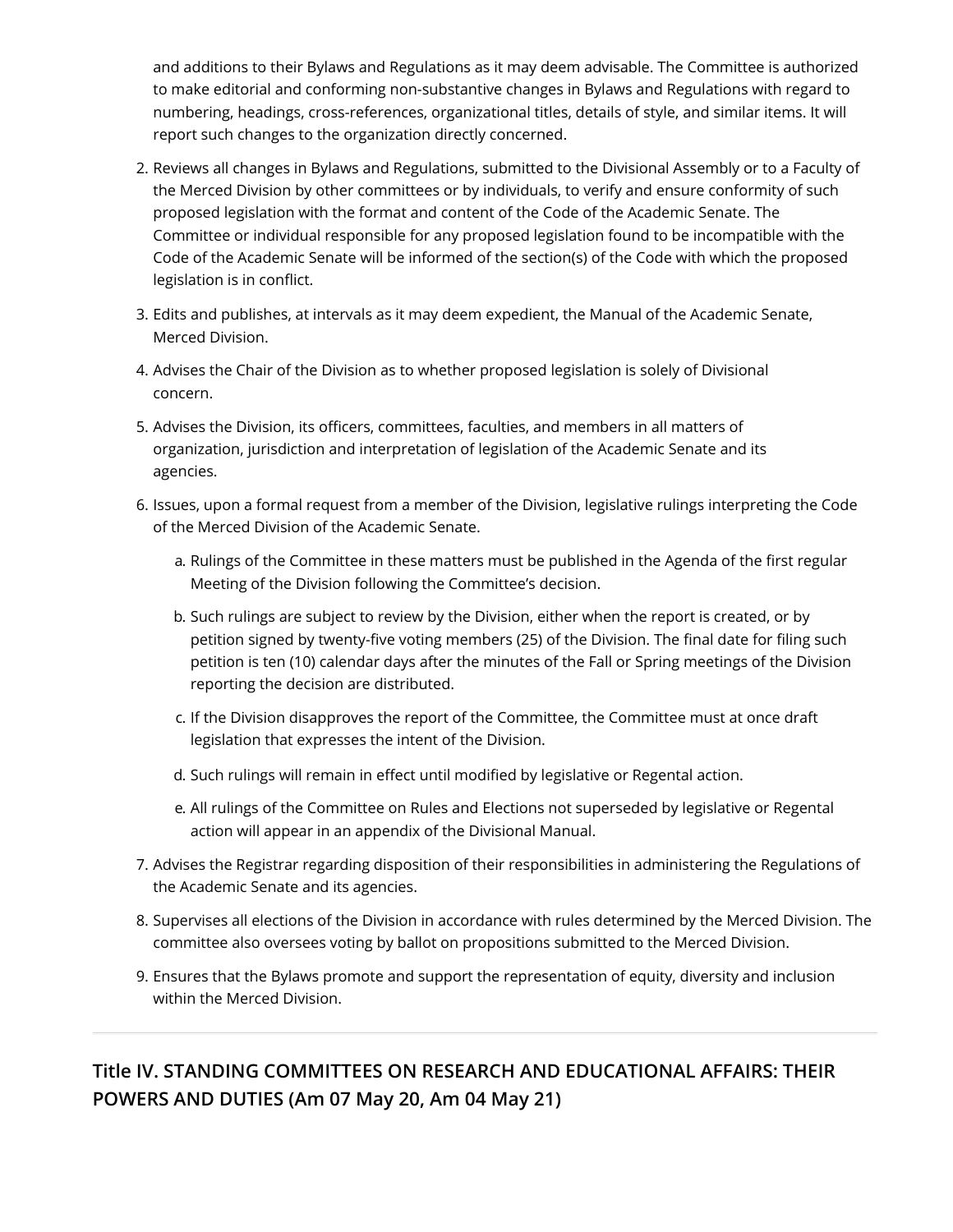These committees include Senate and student members. Student members are appointed, and will serve, in accordance with provisions of **[Bylaw Part II. Title II.3.B.2. \(https://senate.ucmerced.edu/bylaws-merced](#page-8-0)division#p2t2)**

### **1. Academic Planning and Resource Allocation**

### A. Membership:

This committee consists of at least six members of the Merced Division and two student members: a Chair, a Vice Chair, the Vice Chair of the Division, one Senate member from each School, one graduate student representative, and one undergraduate student representative. The graduate student and the undergraduate student representatives will be identified at the beginning of the academic year. They may offer comments by email and/or attend meetings at their discretion. They will not be expected to attend most meetings. Senate membership should include broad representation from schools and academic programs. Final membership is determined by the Committee on Committees, but it is expected that this will include consideration of the diversity of the members.

#### B. Duties

- 1. Meets with the Chancellor or Chancellor's designee at the beginning of each academic year for a briefing on all sources of revenue for the Merced campus, the allocation of revenue to units of the campus, and budgetary planning for the succeeding academic year.
- 2. Assesses budgetary proposals and requests, including requests for allocation of faculty positions (FTE) for succeeding academic years. These assessments should be mindful of issues of diversity and equity in terms of hiring and resource allocation.
- 3. Confers with and advises the Chancellor or Chancellor's designee and Divisional administrative agencies regarding policy on academic planning, budget and resource allocations.
- 4. Reviews academic units and degree programs as they relate to academic planning, budget, and resource allocation, and reports thereon to the Chancellor or Chancellor's designee and/or to the Divisional Council and Divisional Assembly as appropriate.
- 5. On matters relating to academic planning and budget, receives reports from, and maintain liaison with, the Undergraduate Council, the Graduate Council, and the Committee for Equity, Diversity and Inclusion.
- 6. Reports regularly to the Divisional Council and the Divisional Assembly on matters under consideration.
- 7. Receives reports from, and maintains liaison with, the University Committee on Planning and Budget.

### **2. Admissions and Financial Aid (En 17 Jun 20)**

A. Membership: This Committee consists of at least three members of the Merced Division and one student member appointed by the Associated Students of UC Merced (ASUCM). Senate membership should include at least one representative from each school. Senate members are appointed by the Committee on Committees. The Merced Representative to the Systemwide Board of Admissions and Relations with Schools (BOARS) serves as Chair of the Admissions and Financial Aid Committee and serves for one year. The Vice Chair of the Committee will normally succeed to the position of Chair the following year. The Senate faculty are voting members. The Director of Admissions and Outreach, the Vice Chancellor for Student Affairs (or designee) and the Director of Financial Aid and Scholarships (or designee) are ex officio non-voting members of the Committee. Ordinary members are typically appointed for one-year terms. (Am 7 May 2020, Am 04 May 21)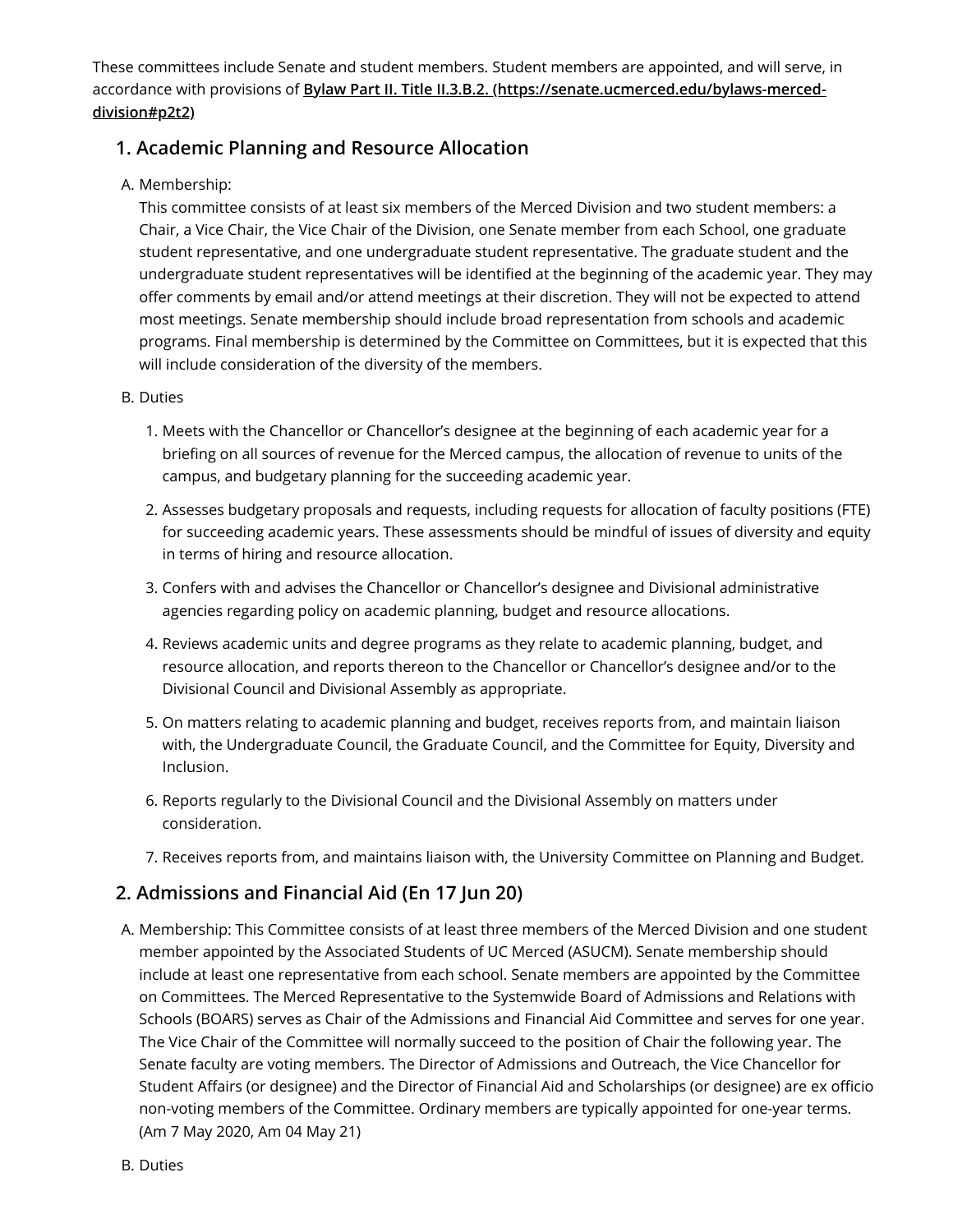- 1. Sets campus admissions policy.
- 2. Considers matters related to admissions such as eligibility requirements, enrollment, financial aid, and relations with Schools.
- 3. Considers the weighting of academic and non-academic criteria for the admissions process.
- 4. Considers appeals to eligibility, admissions, and financial aid decisions.
- 5. Determines criteria for undergraduate admissions.
- 6. Advises the Undergraduate Council, the Merced Division and the administration regarding policy and practices related to admissions, access, enrollment, and outreach.
- 7. Requests from the Office of Institutional Research and Decision Support the development and analyses of institutional data needed to fully inform decisions.
- 8. Liaises with the Campus Enrollment Strategy Committee, and with administrative units that implement and manage admissions-related policies.

#### **3. Graduate Council**

A. Membership: This Committee consists of at least nine members of the Merced Division, one graduate student, and one postdoctoral researcher. Efforts should be made to ensure representation across schools. The Vice Provost and Dean of Graduate Education serves *ex officio*.

#### B. Duties

- 1. Makes policy for post-baccalaureate education, including graduate and postdoctoral appointments at UC Merced, and discharges duties in accordance with the stipulations of **Senate Bylaw 330. [\(https://senate.universityofcalifornia.edu/bylaws-regulations/bylaws/blpart3.html#bl330\)](https://senate.universityofcalifornia.edu/bylaws-regulations/bylaws/blpart3.html#bl330)**
- 2. Grants certificates of admission to qualified applicants for graduate status; admits qualified students to candidacy for degrees to be conferred on graduate students; appoints committees in charge of candidates' studies, who will certify for every candidate before recommendation for a higher degree that the candidate has fulfilled the University requirements pertaining to that degree. The Graduate Council may delegate all or part of these authorities to the Vice Provost and Dean of Graduate Education.
- 3. Makes recommendations to the Senate Coordinating Committee on Graduate Affairs, subject to approval by the Merced Division, concerning new graduate programs leading to existing graduate degrees, the establishment of new graduate degrees, and any substantial change(s) to existing graduate programs.
- 4. Authorizes, supervises and regulates all graduate courses and graduate programs of instruction. The Graduate Council will coordinate with the Undergraduate Council in carrying out these duties for conjoined graduate courses and will consult with Graduate Group Chairs, as appropriate.
- 5. Periodically reviews and evaluates all graduate programs of study in coordination with the Undergraduate Council and the Periodic Review Oversight Committee, as appropriate.
- 6. Acts on behalf of the Division in reviewing recommendations from the Graduate Division concerning the award of graduate degrees, certificates, and Honors (see **Bylaw Part IV [\(https://senate.ucmerced.edu/bylaws-merced-division#p4t1\).I](#page-21-0) (https://senate.ucmerced.edu/bylaws-merced-division#p4t1)**).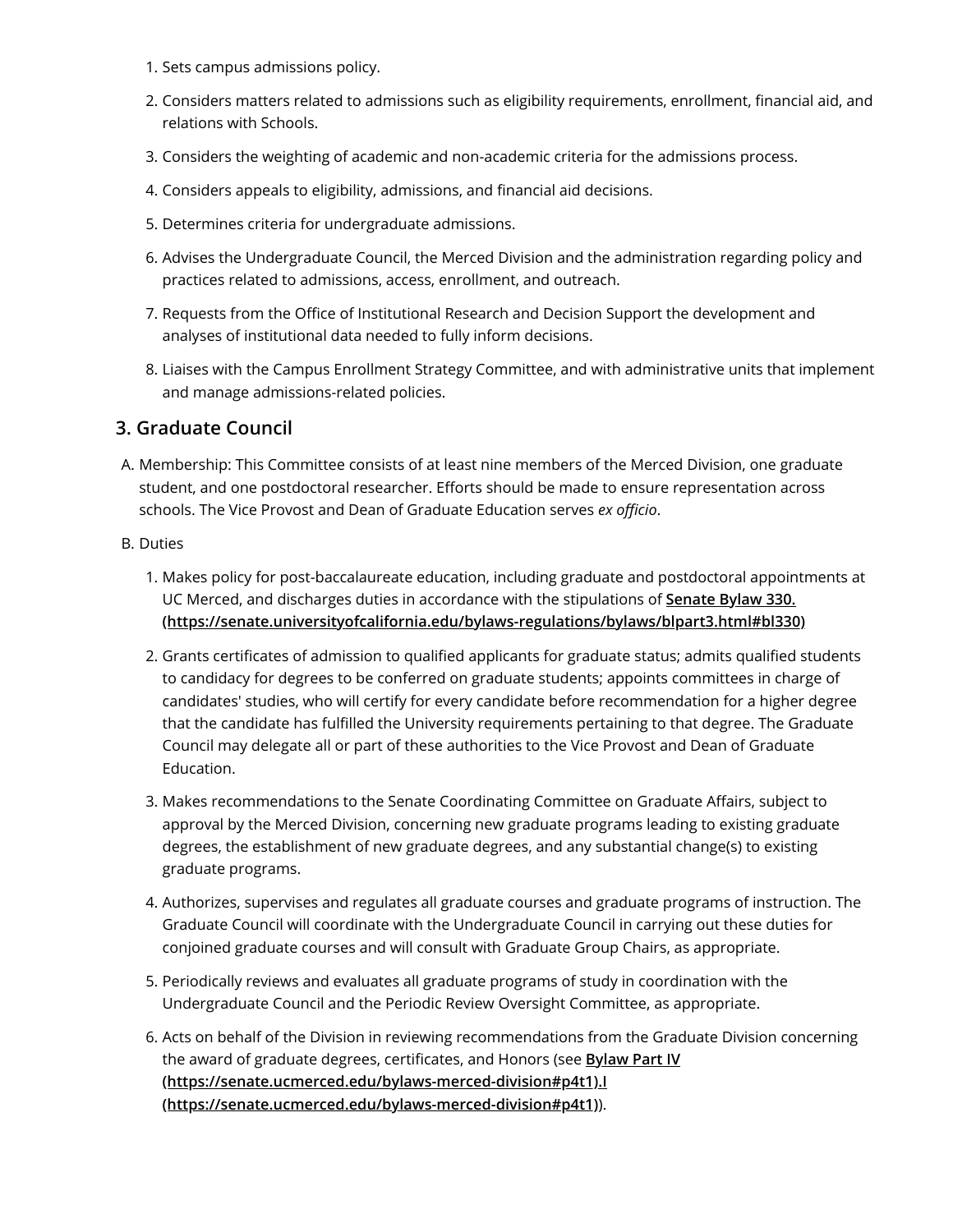- 7. Advises the Vice Provost and Dean of Graduate Education on allocation of graduate student support funds and recommends the award of all fellowships and graduate scholarships and prizes. Annually, Graduate Council determines the Outstanding Teaching Assistant Award.
- 8. Sets policies and standards for appointment of graduate students to be Teaching Assistants, Teaching Fellows, Research Assistants, and recipients of University Fellowships.
- 9. Makes recommendations to the Division on the award of prizes to faculty for graduate teaching.
- 10. Considers any graduate student policy issue or relevant aspect of student affairs insofar as these have educational implications or may affect the academic integrity and quality of the institution, where academic integrity includes an institution free from discrimination, harassment and bullying; advises the Graduate Division, the Executive Vice Chancellor/Provost, and the Chancellor on any such issue. In carrying out this function, the Graduate Council will coordinate with the Undergraduate Council, as appropriate.
- 11. Consistent with Senate Bylaws **[20 \(https://senate.universityofcalifornia.edu/bylaws](https://senate.universityofcalifornia.edu/bylaws-regulations/bylaws/blpart1.html#bl20)regulations/bylaws/blpart1.html#bl20)**and **330C, (https://senate.universityofcalifornia.edu/bylawsregulations/bylaws/blpart3.html#bl330)**[the Graduate Council may delegate to the Vice Provost and](https://senate.universityofcalifornia.edu/bylaws-regulations/bylaws/blpart3.html#bl330) Dean of Graduate Education routine administrative decisions related to graduate Regulations and policies; and other matters to its committees or executive officers. The Graduate Council will monitor and review these delegated decisions on an annual basis, and revise its delegation guidelines accordingly, with special attention to hidden and implicit biases.
- 12. Advises the Committee on Academic Planning and Resource Allocation, the Division, the Executive Vice Chancellor/Provost, the Chancellor, and/or their designees on planning, management, and budgetary issues related to graduate education and postdoctoral training needs.
- 13. Advises on graduate and post-baccalaureate matters of University Extension.
- 14. Convenes regular meetings, on at least an annual basis, with relevant Senate and school staff.
- 15. Reviews its Bylaws every three years to assess their effectiveness, with specific attention to anti-racist intentions and the promotion of a diverse, equitable and inclusive campus..

### **4. Library and Scholarly Communication**

- A. Membership: This Committee consists of at least four members of the Merced Division and two student members: a Chair, a Vice Chair, at least two Senate members, one graduate student representative, and one undergraduate student representative. The Senate membership should include broad representation from schools. The University Librarian serves *ex officio*. (Am 12 Dec 2019)
- B. Duties
	- 1. Advises the Chancellor or Chancellor's designee and the Division regarding the administration of the University Library, in accordance with the **Standing Order of the Regents 105.2. [\(https://regents.universityofcalifornia.edu/governance/standing-orders/so1052.html\)](https://regents.universityofcalifornia.edu/governance/standing-orders/so1052.html)**
	- 2. Makes recommendations to the Division on matters concerning the role of the University Library in the acquisition, storage, and provision of scholarly materials, as well as other resources for scholarly communication. These matters include, but are not restricted to, the formulation of University Library policies, recommendations on the development of the University Library budget, the apportionment of related funds, and the allocation of associated space. (Am 12 Dec 2019)
	- 3. Maintains liaison with the administration of the University Library on behalf of the Division.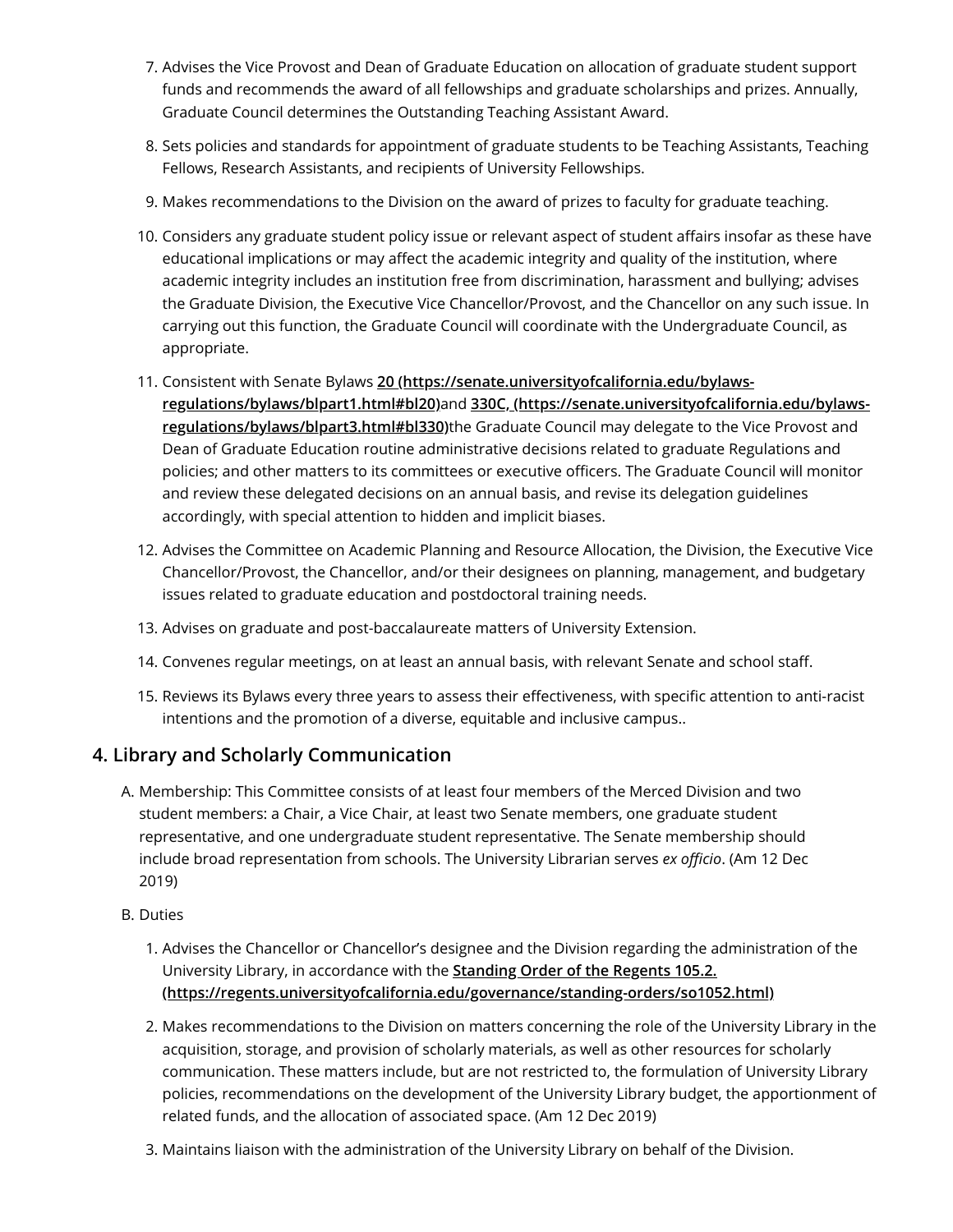4. Prepares and submits to the Division an annual report on the status of the University Library, as well as related resources for scholarly communication. (En 22 Jan 2020)

### **5. Research**

- A. Membership: This Committee consists of at least five members of the Merced Division, and one graduate student representative. The Vice Chancellor of Research and Economic Development serves *ex officio*.
- B. Duties
	- 1. The Committee Chair or designee serves as the Division Representative to the Systemwide University Committee on Research Policy.
	- 2. Advises the Committee on Academic Planning and Resource Allocation, the Division, and the Chancellor on planning, management, and budgetary issues related to research.
	- 3. Formulates a Senate position on all matters pertaining to research in the Division and acts for the Division in oversight of the Office of Research and Economic Development; makes recommendations to the Chancellor or Chancellor's designee concerning applications by members of the Division for internal research grants for research and travel; advises the Chancellor or Chancellor's designee on matters relating to research policy; and determines policy pertaining to research funds allocated to the Committee.
	- 4. Represents the Division in all matters relating to the review of Organized and Centralized Research Units, Core Facilities, Centers and Institutes, including proposals for and reviews of such units.
	- 5. Acts for the Division in all matters of Research Safety policy and administration, and advises the Chancellor or Chancellor's designee and the Division accordingly.
	- 6. Makes recommendations to the Division on the award of prizes to faculty for research.
	- 7. Ensures that all of the above actions are carried out in a manner to increase and reflect the diversity of the faculty as outlined in UC Regents' Policy 4400.

### **6. Undergraduate Council**

- A. Membership: This Committee consists of at least ten members of the Merced Division and one undergraduate student member. Senate membership should include at least one representative from each school that delivers undergraduate programs. The Vice Chancellor for Student Affairs and the Vice Provost and Dean for Undergraduate Education will serve as *ex officio* members.
- B. Duties
	- 1. [Consistent with the rights of the Faculties under the Standing Orders of the Regents \(](http://regents.universityofcalifornia.edu/bylaws/so1052.html)**105.2.b (http://regents.universityofcalifornia.edu/bylaws/so1052.html)**), establishes policy for undergraduate education on the Merced campus and advises the Chancellor or Chancellor's designee on all matters pertaining to undergraduate education.
	- 2. Reviews, coordinates, and takes final action on all matters relating to courses of undergraduate instruction, including approval of new courses, and modification, withdrawal, conduct, credit valuation, and classification of existing courses.
	- 3. [Consistent with the rights of the Faculties under the Standing Orders of the Regents](http://regents.universityofcalifornia.edu/bylaws/so1052.html) **(105.2.b (http://regents.universityofcalifornia.edu/bylaws/so1052.html)**), approves or declines to approve, in terms of academic merit, the establishment, discontinuation, or modification of undergraduate programs, majors, minors, and certificates; and reports its conclusions to the Divisional Council.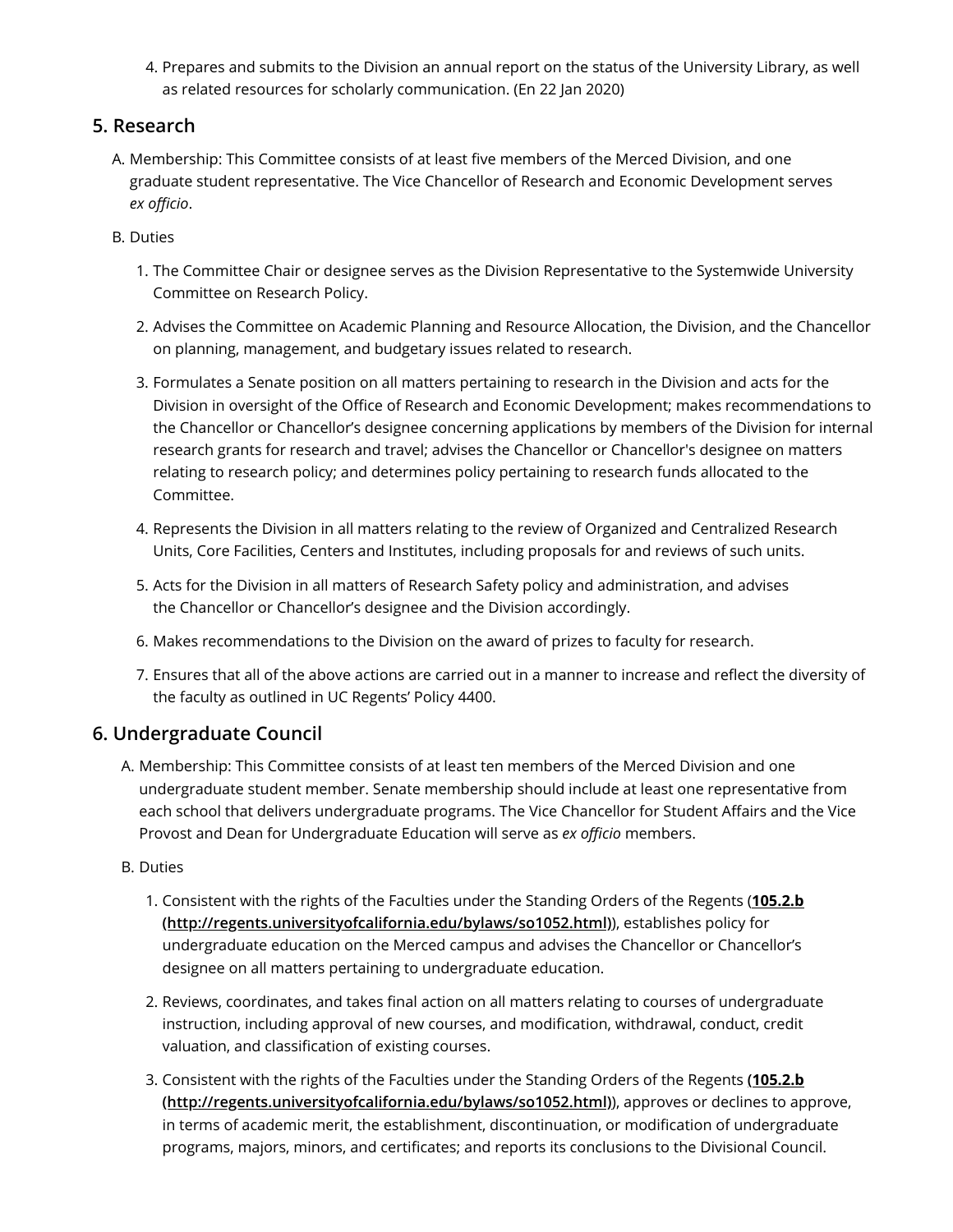- 4. Acts on behalf of the Division in reviewing recommendations from the Colleges and Schools [concerning the award of undergraduate degrees, certificates, and Honors \(see](#page-21-0) **Bylaw IV. I (https://senate.ucmerced.edu/bylaws-merced-division#p4t1)**).
- 5. Defines the goals and establishes criteria for use in reviewing the quality and effectiveness of undergraduate teaching programs and/or majors and is responsible for undergraduate program review.
- 6. Establishes policy and exercises authority on academic disqualifications and/or dismissals as well as overall undergraduate academic transcript notations.
- 7. Initiates and receives proposals for undergraduate instructional improvement and development.
- 8. Considers and reports on matters referred to it by the Chancellor or Chancellor's Designee, the Chair of the Division, the Divisional Assembly or any other standing committee of the Merced Division, or by the Faculty of any college or school located wholly or in part on the Merced campus.
- 9. Initiates appropriate studies and reports thereon to the Chancellor or the Chancellor's designee and/or to the Divisional Assembly as it may deem appropriate upon local matters of a fundamental character involving questions of undergraduate educational policy.
- 10. Exercises in the Division responsibilities regarding preparatory education that are assigned by the systemwide Senate Committee on Preparatory Education and by the Division.
- 11. Provides guidance, advice, and supervision regarding all academic matters related to the Education Abroad Program, the University of California Washington, DC (UCDC) and UC Center Sacramento Programs, including student selection, selection of Study Center Directors, and reviews of Study Centers.
- 12. Identifies candidates, normally one of its members, to be nominated by the Committee on Committees to serve as the Merced campus representative to the University Committee on Educational Policy, to the University Committee on International Education, and to the University Committee on Preparatory Education.
- 13. Nominates members of the Faculty to receive undergraduate Distinguished Teaching Awards and other awards as appropriate.
- 14. Advises on undergraduate matters of University Extension.

# **PART III. FACULTIES**

### **Title I. GENERAL FUNCTIONS AND POWERS**

- 1. The government and supervision of any college or school established by The Regents on the Merced campus is vested in the Faculty of that college or school, and such Faculty are directly responsible to the Merced Division as a committee of the Division. Nothing in Part III may have precedence over rules established by the Coordinating Committee on Graduate Affairs or the Graduate Council of the Merced Division regarding graduate study and higher degrees.
- 2. The membership of each Faculty is defined by Bylaws of the Merced Division in accordance with the provision of Academic Senate Bylaw 45. (http://senate.universityofcalifornia.edu/bylaws[regulations/bylaws/blpart1.html#bl45\)Only voting members of the Academic Senate are eligible to vote in](http://senate.universityofcalifornia.edu/bylaws-regulations/bylaws/blpart1.html#bl45) the Faculty or Faculties of which they are members.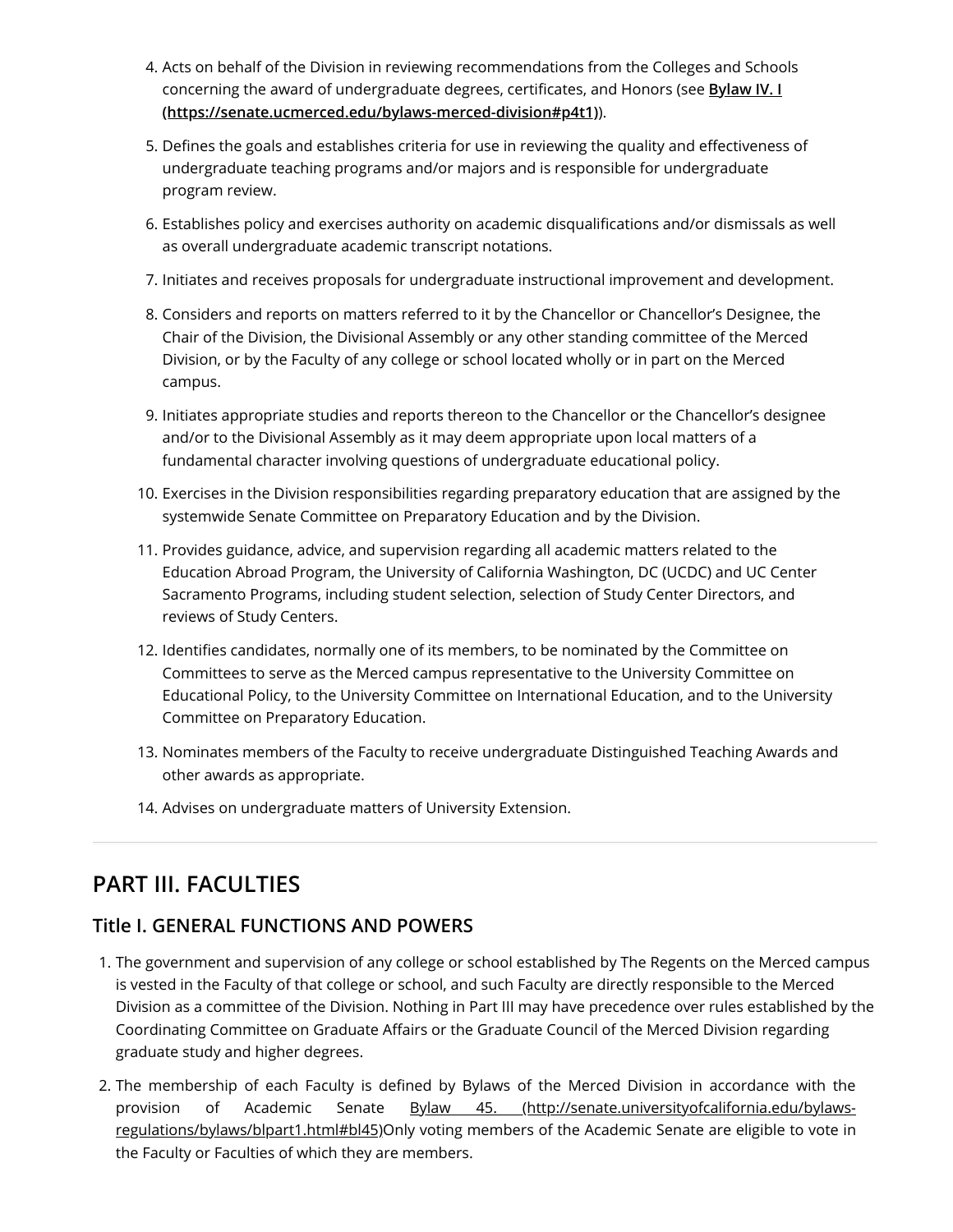- 3. Each Faculty is authorized to organize, to select its officers and committees, and to adopt any procedural rules and regulations consistent with Bylaws and legislation of the Academic Senate and the Merced Division. The dean of a college or school is an *ex officio* member of the executive committee of its Faculty. No member of the Division holding an administrative title of Chancellor, Vice Chancellor, Dean, Associate Dean, Director of Organized Research Units or titles with equivalent levels of administrative responsibility may serve as Chair of the Faculty or of the Executive Committee. The chair of a Faculty and members of its executive committee are chosen by the faculty.
- 4. Each Faculty is authorized to establish requirements for graduation in addition to University requirements.
- 5. Each Faculty is authorized to present to the Divisional Assembly recommendations and proposed modifications of legislation of the Division or of the Academic Senate. At its discretion, a Faculty may delegate portions of its authority to its committees or executive officers. The Merced Division or the Assembly may from time to time impose specific duties on a Faculty.
- 6. A Faculty is not responsible for student discipline.

### **Title II. LIST OF FACULTIES AND THEIR MEMBERSHIP**

- 1. The Faculties of Merced are:
	- A. School of Engineering
	- B. School of Natural Sciences
	- C. School of Social Sciences, Humanities and Arts
	- D. College One
- 2. Faculty Membership:
	- A. The members of the Faculties of Engineering; Natural Sciences; and Social Sciences, Humanities and Arts are the members of the Merced Division who hold appointments in the corresponding Schools.
	- B. The following are *ex officio* non-voting members of the Faculty of each School: (Am 04 May 06)
		- 1. The President of the University
		- 2. The Chancellor at Merced
		- 3. The Provost and Executive Vice Chancellor
		- 4. The Dean of the School
	- C. The members of the Faculty of College One are all of the members of the Faculties of Engineering, Natural Sciences, and Social Sciences, Humanities and Arts.

# <span id="page-21-0"></span>**PART IV. DEGREES**

### **Title I. DEGREES, CERTIFICATES, HONORS**

1. The Division delegates to the Undergraduate Council its authority to recommend to the Chancellor at Merced, for transmittal to the President of the University, candidates for Undergraduate Degrees, Certificates, and Honors. The Division delegates to the Graduate Council its authority to recommend to the Chancellor at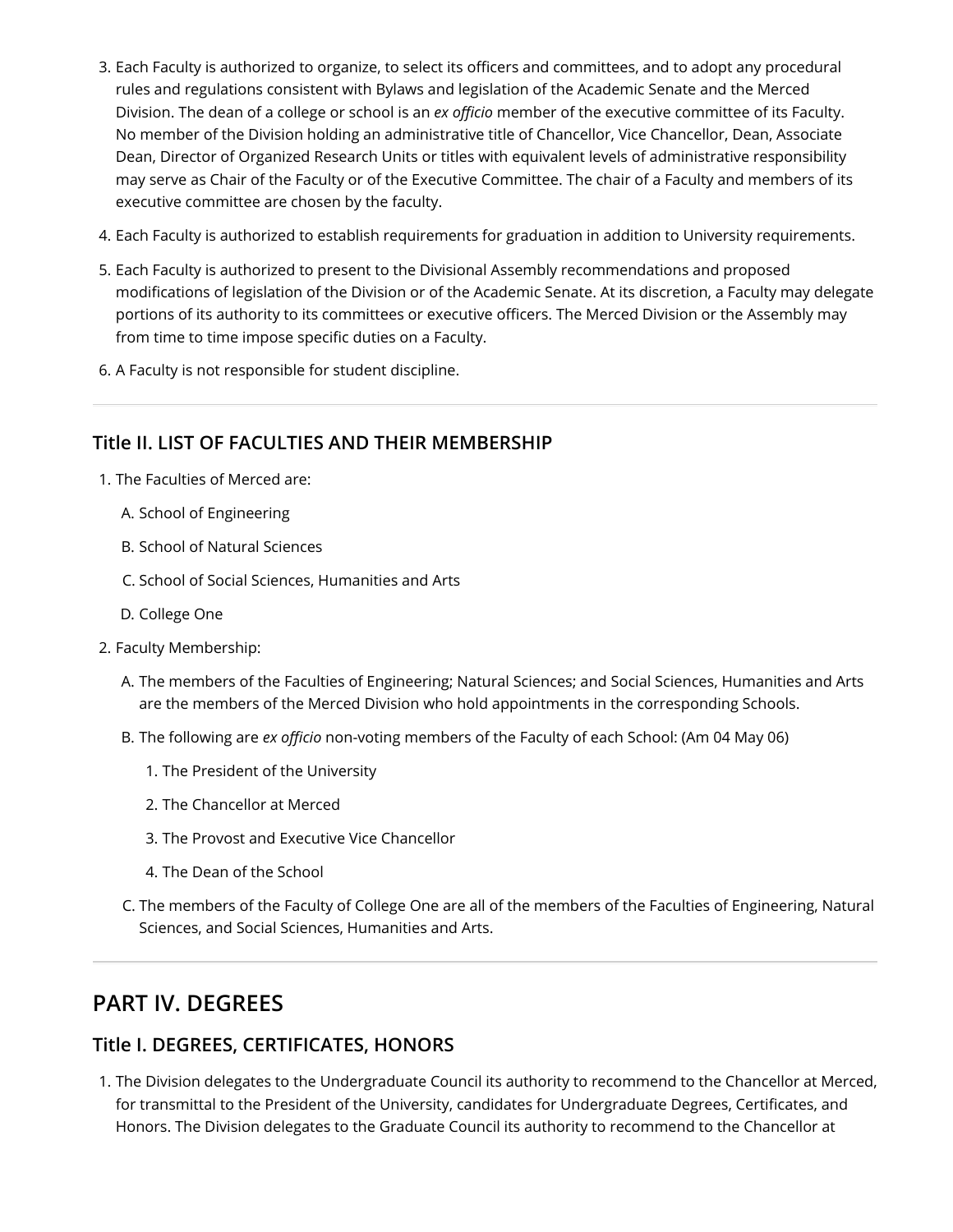Merced, for transmittal to the President of the University, candidates for Graduate Degrees, Certificates, and Honors.

- 2. In reviewing doubtful cases, the Undergraduate and Graduate Councils will consult with the recommending officer(s).
- 3. After forwarding their recommendations, the Undergraduate and Graduate Councils will report such action(s) to the Chair of the Divisional Council and at the next regular meeting of the Division.

# **PART V. LEGISLATIVE BUSINESS**

### **Title I. VOTING REQUIREMENTS**

- 1. Enactment, amendment or repeal of the Bylaws requires a two-thirds vote of those present and voting at a meeting of the Division or of those voting by mail ballot.
- 2. Modification of Regulations requires approval of a majority of those present and voting or of those voting by mail ballot.
- 3. All other business requires a majority of the votes cast.
- 4. Abstentions will not count in the calculation of the two-thirds vote required for approval of Bylaws or the majority necessary to pass Regulations, or modification of either.

### **Title II. MAIL BALLOT**

- 1. A ballot must be held on any issue if a majority of the voting members present at a meeting of the Division so orders. Ballots are held in accordance with Systemwide Senate Bylaws **95 [\(https://senate.universityofcalifornia.edu/bylaws-regulations/bylaws/blpart1.html#bl95\)](https://senate.universityofcalifornia.edu/bylaws-regulations/bylaws/blpart1.html#bl95)**and **340. [\(https://senate.universityofcalifornia.edu/bylaws-regulations/bylaws/blpart3.html#bl340\)](https://senate.universityofcalifornia.edu/bylaws-regulations/bylaws/blpart3.html#bl340)**
- 2. Throughout these Bylaws the term " ballot" shall denote either a mail or electronic ballot.

### **Title III. PRIOR NOTICE**

- 1. Legislative Changes: The full text of proposed modification of Divisional or Senate legislation that is to be acted on at a meeting of the Division must be sent at least seven calendar days prior to the meeting.
- 2. Business Not Noticed

A. At a Regular Meeting, the Division may take up any other business, except legislation noted in Bylaw V.III.1., whether or not noticed in the call to meeting. But, if not so noticed, such business can be acted upon finally only after members present have consented so to act by two-thirds of the votes cast.

B. At a Special or Emergency Meeting, Business Not Noticed in the call to meeting can be taken up only after unanimous consent, and can be acted upon finally only after members present have consented so to act by two-thirds of the votes cast.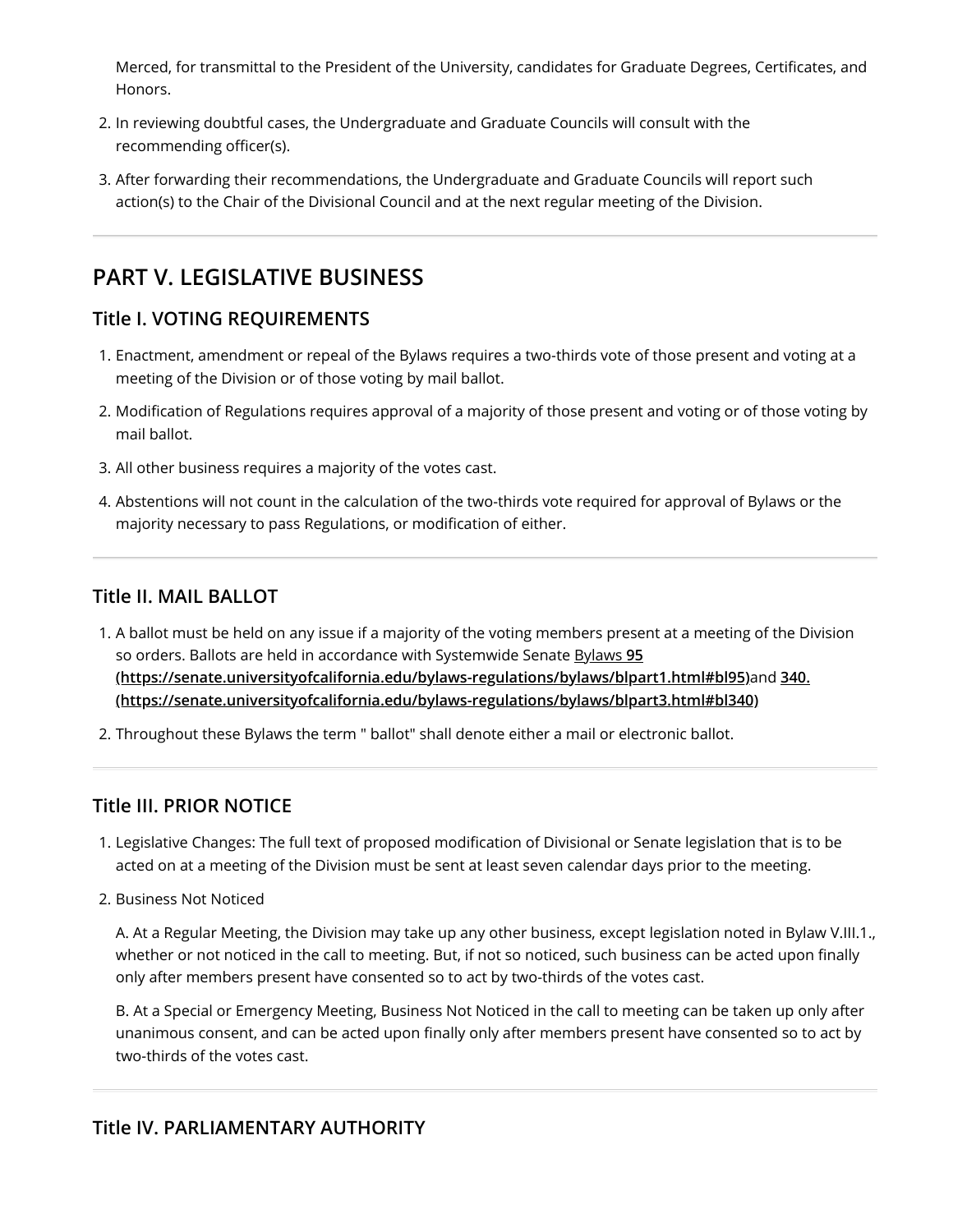Questions of order not covered by legislation are governed by the "Sturgis Standard Code of Parliamentary Procedure" for all rules of order except that of *division of a Question* in matters that are not covered by Senate legislation. For the *division of a Question,* Robert's Rules of Order should apply.

#### **Title V. CONSENT CALENDAR**

- 1. The items of business deemed non-controversial by the Chair and the Vice Chair of the Division may be placed on a Consent Calendar printed in the Notice of Meeting under Special Orders.
- 2. Approval of all business on the Consent Calendar requires a single unanimous vote. Any objection to an item on the Consent Calendar shall result in the removal of said item, which then becomes a subject of New Business.

### **Title VI. DEFINITIONS (from the Bylaws of the Academic Senate)**

- 1. The term "modification of legislation" denotes enactment of new legislation and amendment or repeal of existing legislation.
- 2. The term "legislation" denotes only Bylaws and Regulations of Senate agencies.
- 3. The term "memorial" denotes a declaration or petition addressed to the President for transmission to the Regents.
- 4. The term "resolution" denotes a declaration or petition to the President not intended for transmission to the Regents.
- 5. The term "legislative agency" denotes only:
	- A. The Assembly of the Academic Senate;
	- B. A Division of the Academic Senate;
	- C. An Assembly of the Division.

#### **Abbreviations used in reference to Senate legislation are:**

- A Approved by the Assembly of the Academic Senate
- CC Conforming Change
- EC Editorial Change
- En Enacted
- Rp Repealed

#### **Glossary of UC Merced and Systemwide Academic Senate Committee Acronyms**

- AFAC Admissions and Financial Aid Committee
- CAP Committee on Academic Personnel
- CAPRA Committee on Academic Planning and Resource Allocation